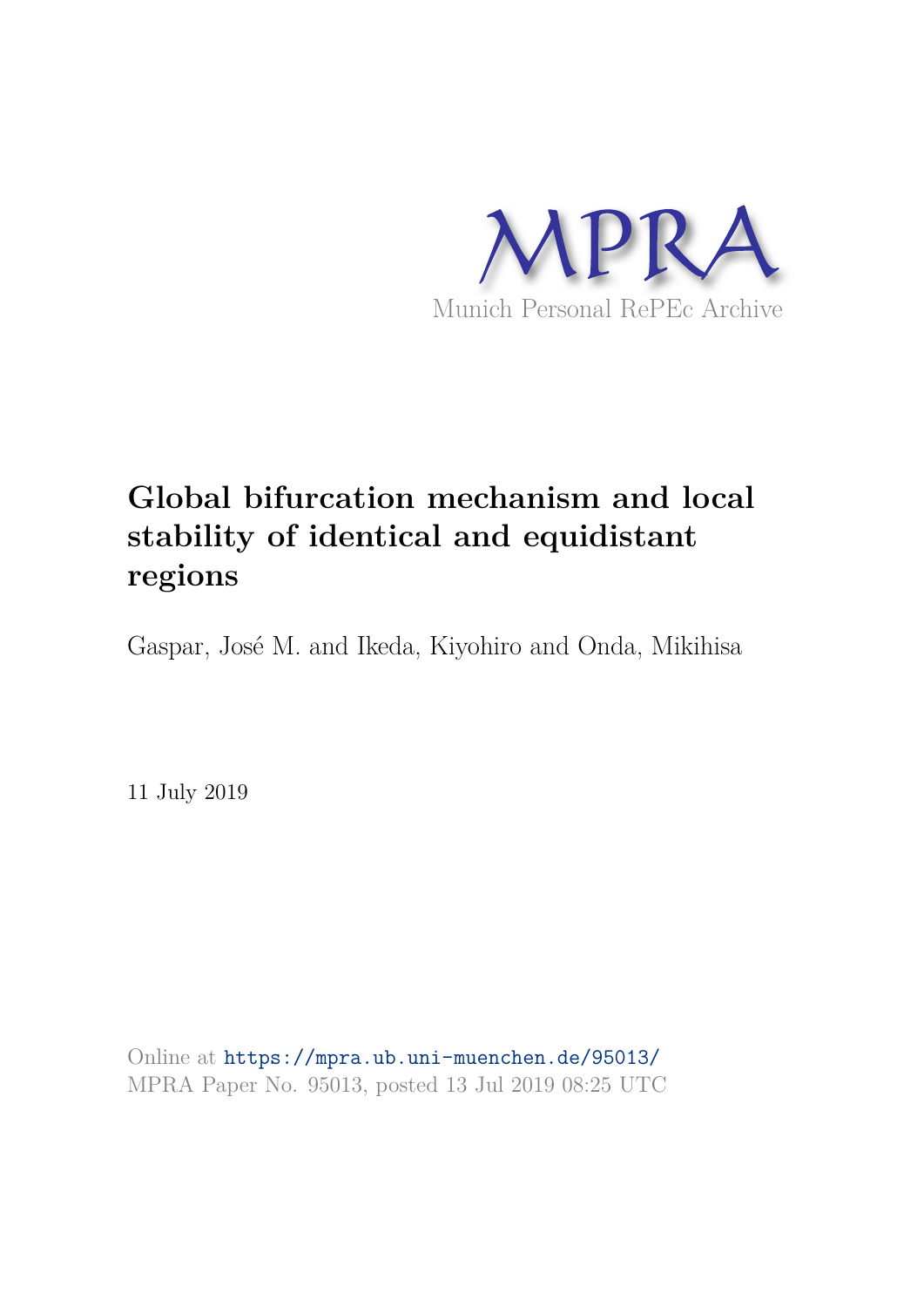# Global bifurcation mechanism and local stability of identical and equidistant regions<sup>∗</sup>

José M. Gaspar<sup>†</sup> Kiyohiro Ikeda<sup>‡</sup> and Mikihasa Onda<sup>§</sup>

#### **Abstract**

We provide an analytical description of possible spatial patterns in economic geography models with three identical and equidistant regions by applying results from General Bifurcation mechanisms. We then use Pflüger's (2004, Reg Sci Urb Econ) model to show what spatial patterns can be uncovered analytically. As the freeness of trade increases, a uniform distribution undergoes a direct bifurcation that leads to a state with two identical large regions and one small region. Before this bifurcation, the model encounters a minimum point above which a curve of dual equilibria with two small identical regions and one small region emerges. From further bifurcations, the equilibrium with one large region encounters agglomeration in a single region, while the equilibrium with one small region encounters a state with two evenly populated regions and one empty region. A secondary bifurcation then leads to partial agglomeration with one small region and one large region. We show that an asymmetric equilibrium with populated regions cannot be connected with other types of equilibria. Therefore, an initially asymmetric state will remain so and preserve the ordering between region sizes.

**Keywords:** bifurcation, economic geography, multi-regional economy, footloose entrepreneur

**JEL Classification Numbers:** R10, R12, R23.

<sup>∗</sup>We thank Minoru Osawa for useful comments and suggestions. José M. Gaspar gratefully acknowledges financial support from Fundação para a Ciência e Tecnologia (through projects UID/GES/00731/2019, PTDC/EGE-ECO/30080/2017 and CEECIND/02741/2017) and from the Grantin-Aid for JSPS 18K04380/18K18874/19K15108.

<sup>†</sup>CEGE and Católica Porto Business School, Universidade Católica Portuguesa. Email: jgaspar@porto.ucp.pt

<sup>‡</sup>Department of Civil and Environmental Engineering, Tohoku University. Email: kiyohiro.ikeda.b4@tohoku.ac.jp

<sup>§</sup>Department of Civil and Environmental Engineering, Tohoku University. Email: mikihisa.onda.p8@dc.tohoku.ac.jp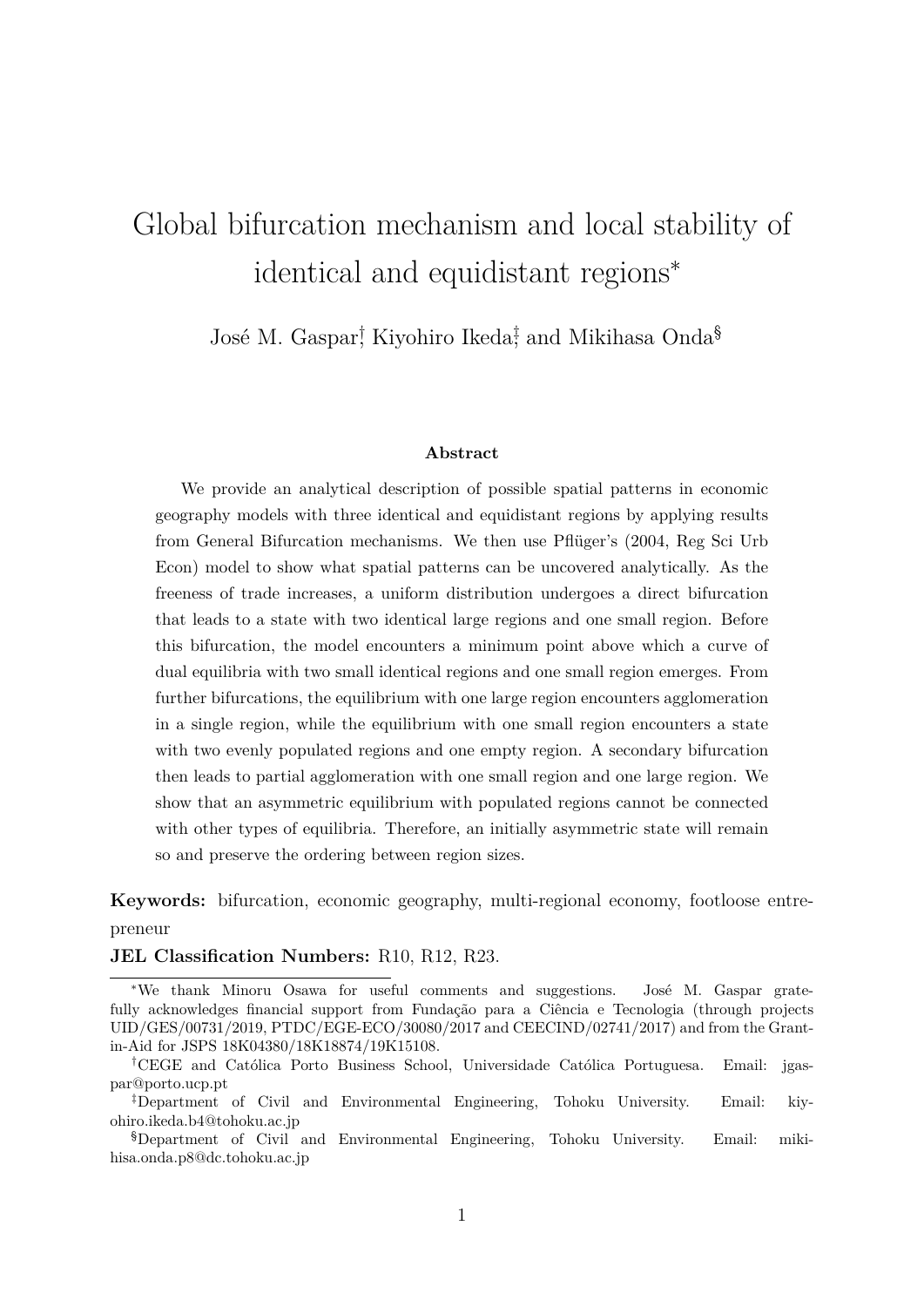## **1 Introduction**

This paper aims to provide an analytical account of the evolution of agglomeration patterns in an increasingly globalized economy, by studying bifurcation mechanisms in economic geography in a multi-regional setting with identical and equidistant regions. That is, the economy is symmetric in all respects.

An equidistant and fully symmetric setting is interesting for two reasons. Firstly, depending on the short-run general equilibrium model borrowed from New Economic Geography (NEG), non-trivial asymmetric spatial distribution and agglomeration mechanisms may arise without the need to assume *ex-ante* exogenous asymmetries or first nature advantages (Krugman, 1993). This means that an increase in market access variability due to the existence of more regions strengthens the role of second nature advantages (increasing returns and transport costs) in determining the spatial distribution of economic activities in a more realistic space economy. Secondly, equidistance introduces a great deal of symmetry in the mathematical problems whose analysis allows us to uncover analytical results that are otherwise impossible to obtain in most of the inherently intractable NEG models.<sup>1</sup> In particular, we are interested in the symmetric bifurcating patterns along a smooth path where the freeness of trade (as an inverse measure of transport costs) steadily increases, in order to account for the historical increase in globalization and economic integration.

We start by introducing the long-run migration decisions faced by inter-regionally mobile agents for the general *n*-region model. These are modelled according to the wellknown replicator dynamics, and the dynamics and the long-run spatial distribution are constrained in the  $(n-1)$ -dimensional simplex. We provide a brief discussion on particular one-dimensional subspaces of the simplex which are invariant for the dynamics, namely interior invariant spaces whereby all regions have positive population and boundary invariant spaces whereby at least one region has no population. We then discuss the different types of spatial long-run equilibria contained in these subspaces, particularly for the three region case.

Applying results known from General Bifurcation Symmetry Mechanisms under the replicator dynamics, we provide a complete and fully analytical description of all spatial patterns in the economy for the specific NEG model proposed by Pflüger (2004) (herein PF model) and extended by Gaspar et al. (2018) to *n* equidistant regions. In the former, the reduced dimensionality of two regions precludes the richness of diverse spatial patterns across multiple regions. In the latter, the study is limited to the local stability of equilibria that lie on a particular one-dimensional interior invariant space. Here, we focus on the

<sup>&</sup>lt;sup>1</sup>Indeed, extensions to multiple regions often require numerical simulations in restrictive ranges of parameter space.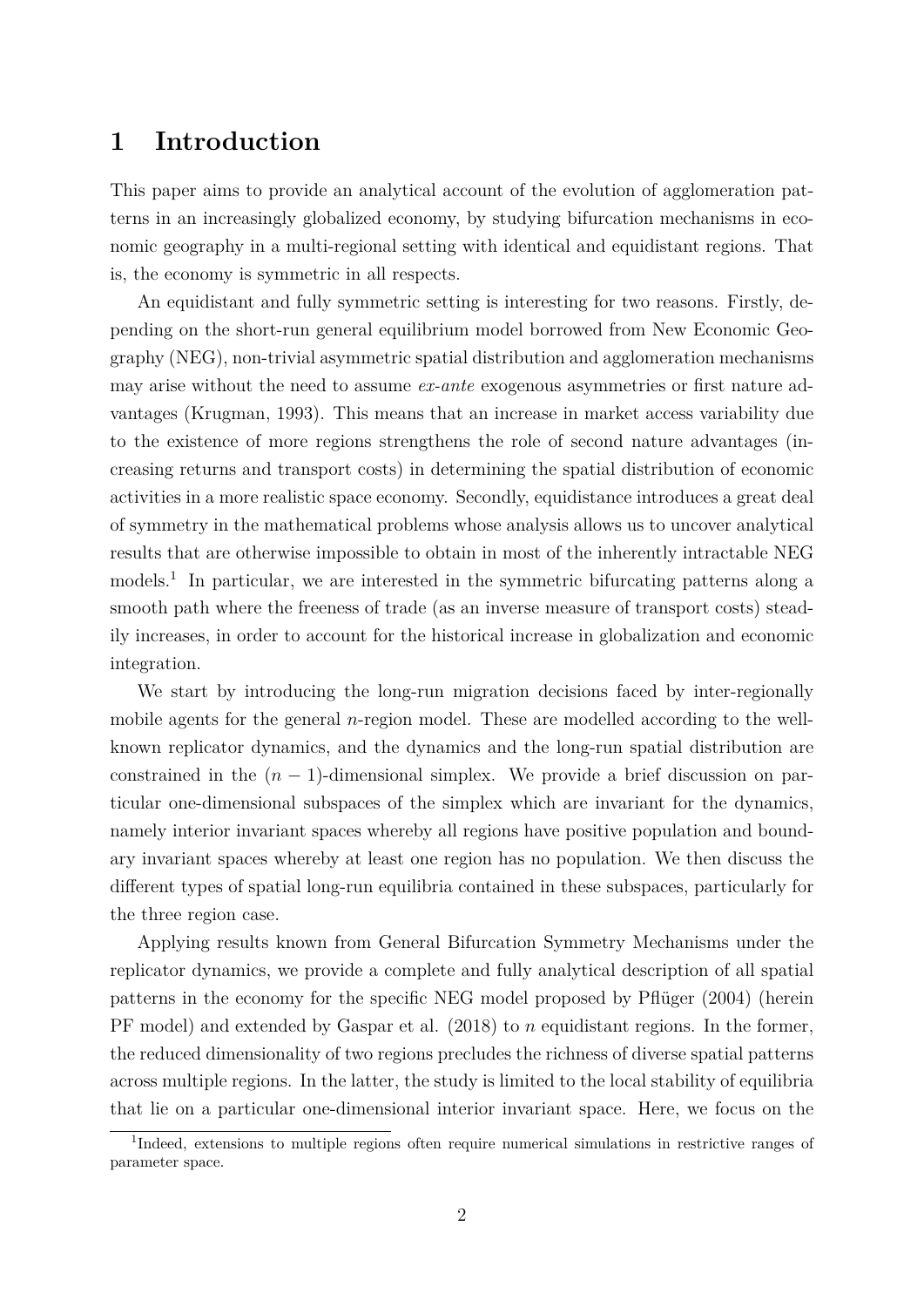case of three regions but further provide a detailed analytical description of all possible bifurcations as sources of changes in the agglomeration patterns, as well as the latter's dynamic (local) stability. This is possible thanks to the tractability inherent to the PF model combined with the study of bifurcation mechanisms for an equidistant economy. In most NEG models, most results can only be achieved numerically. To the best of our knowledge, this paper is the first one to provide a full analytical description of the complex network of agglomeration patterns in a three-regional economy.

The model by Pflüger (2004) is an NEG model that belongs to the class of Footloose Entrepreneur (FE) models (e.g., Ottaviano, 2001; Ottaviano et al. 2002; Forslid and Ottaviano, 2003; Baldwin et al., 2004) which correspond to analytically solvable versions of Krugman's Core Periphery (CP) model (Krugman, 1991). Additionally, in the PF model, there is absence of income effects in the demand for manufactured goods due to the quasi-linear upper tier utility specification. As a result, the nominal wage bill paid to mobile agents does not feed back on regional income. Thus, the agents' indirect utility is obtainable as an explicit function of the spatial distribution in the economy. Since long-run migration decisions are based on regional utility differentials, this renders the PF model as one of the most tractable in the NEG literature.

We establish how the PF model with three regions undergoes successive bifurcations at critical points of the freeness of trade to reach different agglomeration patterns. When the freeness of trade is low, a state of stable total dispersion exists. As the freeness of trade increases, total dispersion undergoes a bifurcation at a break-point to encounter a state of partial dispersion.

Partial dispersion consists of two regions that are evenly populated and another region with higher (small partial dispersion) or lower (large partial dispersion) population than the other two. Since the bifurcating partial dispersion is theoretically known to be unstable, the only way to reach stable partial dispersion from the state of total dispersion is to encounter a limit point, where the stability changes. From the existence of a saddlenode bifurcation occurring at partial dispersion studied by Gaspar et. al (2018), we know that such a limit point exists and is a minimum point (of the freeness of trade) above which two small partial dispersion emerge, one dynamically stable (the one that corresponds to the largest population in one region) and the other one unstable. Moreover, the minimum point is lower than the break point above which total dispersion becomes unstable. Therefore, if partial dispersion is stable, it continues to be stable above the minimum point of the freeness of trade. Below that limit point, the system becomes unstable and may jump to some stable equilibrium dynamically (if some dynamics is considered), which may correspond to total dispersion since it is stable below the minimum point. Such jump is identical with that observed for two region CP models such as Krugman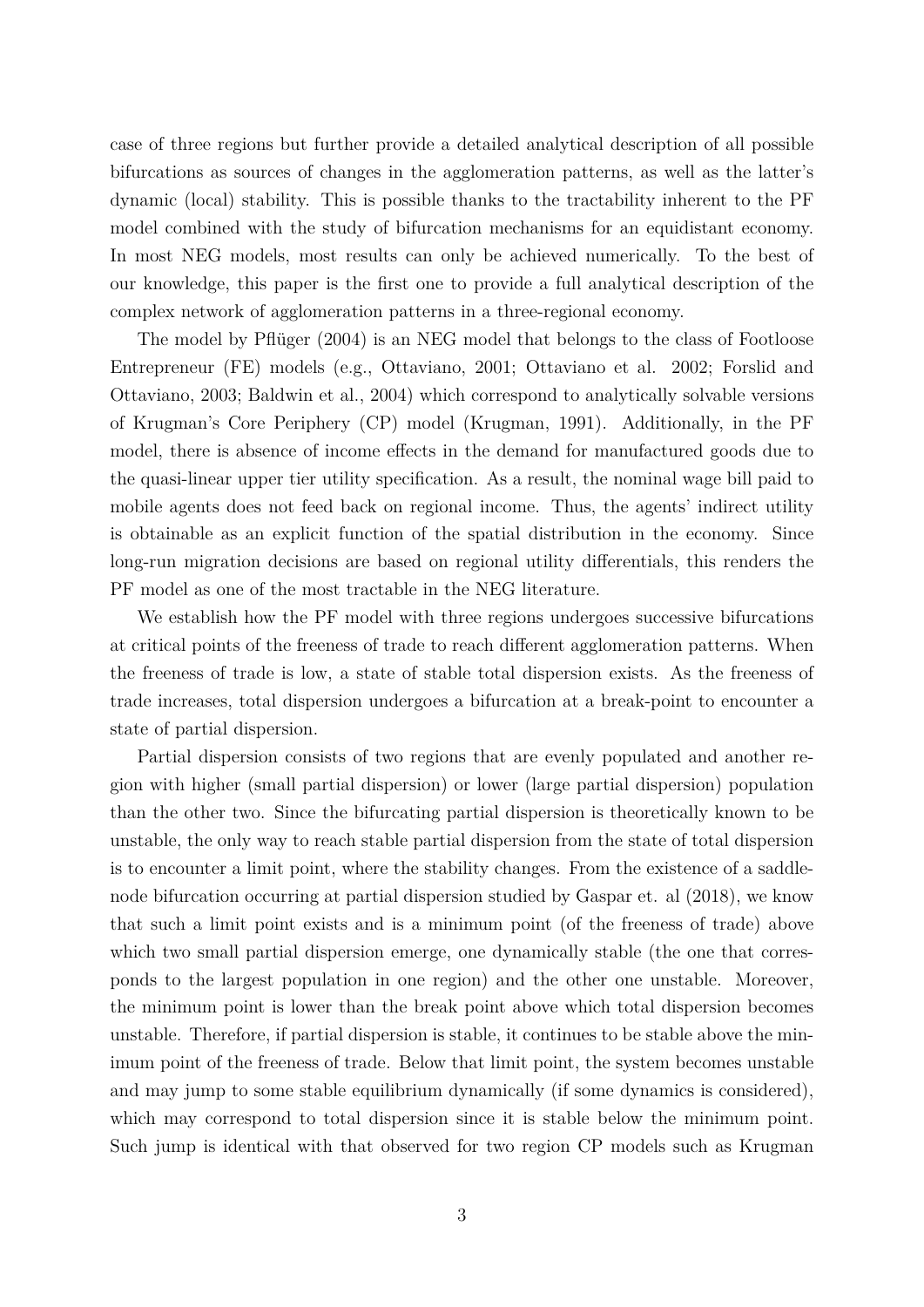(1991) or Forslid and Ottaviano (2003), although the latter corresponds to jumps from total dispersion to agglomeration once the freeness of trade rises above the break point. In the multi-regional PF model, there is also a jump from total dispersion to a more agglomerated spatial distribution once the freeness of trade rises above the break point. If the sustain point above which agglomeration is dynamically stable is lower than the break point, the system jumps discontinuously to agglomeration. Otherwise, it jumps to a dynamically stable small partial dispersion. This lies in contrast with its two-region counterpart, where we can observe a smooth transition from dispersion towards more agglomerated outcomes as the freeness of trade rises above the break point.

We also show that a limit point encountered by the freeness of trade is one possible way through which a possibly stable asymmetric state with populated regions can be reached.<sup>2</sup> However, there is no smooth continuation of asymmetric states with other more symmetric states nor with completely asymmetric states whereby (at least) one region has zero population. Thus, if the economy starts with three differently populated regions, the asymmetric state as well as the ordering of population sizes in the regions will be preserved in perpetuity.

A large partial dispersion may also encounter a sustain point for a sufficiently large freeness of trade that leads to the vanishing of population in a region (a boundary) and the emergence of a locally unstable boundary dispersion equilibrium whereby agents are evenly dispersed across two regions. Along this boundary, as the freeness of trade increases further, boundary dispersion undergoes a secondary bifurcation to reach partial agglomeration, i.e., a state with one large region, one small region, and another with zero population. Eventually, this state encounters another sustain point at a higher level of the freeness of trade above which the population in the small region vanishes and there is stable agglomeration in one single region.

Although boundary dispersion and partial agglomeration are always locally unstable, they may be stable along the boundary.<sup>3</sup> This means that they may be dynamically sustainable as long as no exogenous perturbation occurs that populates the empty region. We also conclude that partial agglomeration is the only completely asymmetric state that is connected to other types of equilibria.

The possibilities discussed above evidence the fair complexity in the agglomeration patterns that may arise in an equidistant symmetrical setting with just three regions. It also shows that the process of agglomeration tendencies as economies become more integrated is far from trivial.

This study could contribute to the study of economic geography, in which economic

<sup>2</sup>However, such a possibility seems very unlikely.

<sup>&</sup>lt;sup>3</sup>In fact, partial agglomeration is stable along the boundary when it exists.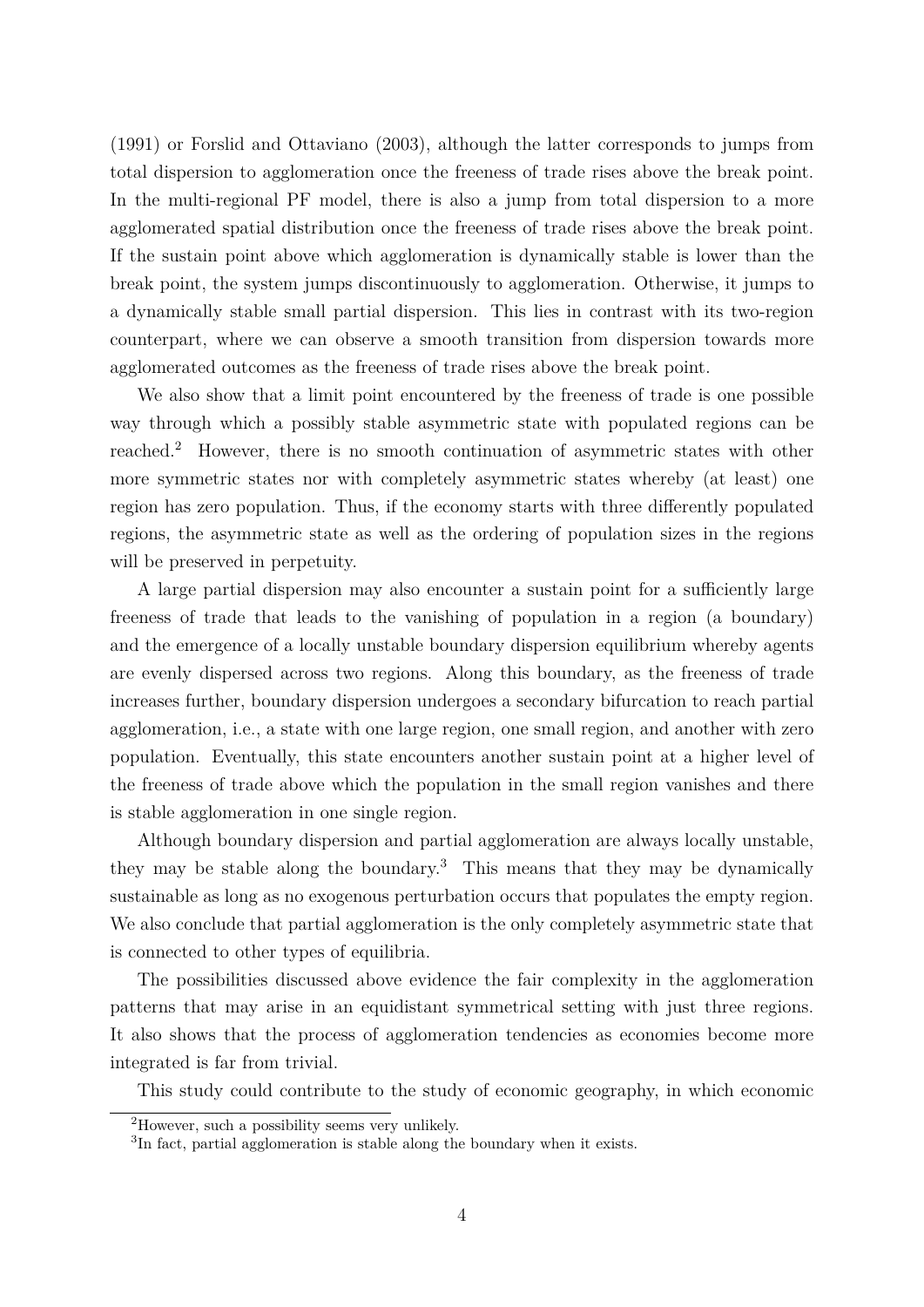agglomeration is studied mostly for two regions. Although there are several studies for three regions, which are non-equidistant (e.g., Ago et al., 2006) or equidistant (e.g., Fujita et al., 1999; Tabuchi et al., 2005; Castro et al., 2012; Zeng and Uchikawa, 2014; Commendatore et al., 2015; Gaspar et al., 2018, 2019), this paper provides a much more complete analytical description of all spatial patterns of three equidistant regions. The paper also constitutes an important step towards the study of more complicated networks of equilibrium curves in an equidistant economy with an arbitrary number of regions.

This paper is organized as follows: Replicator dynamics in economic geography for *n* equidistant regions is presented in Section 2. General Bifurcation mechanism for three regions is advanced in Section 3. Spatial equilibria in the PF model is studied in Section 4. The final Section is left for concluding remarks.

# **2 Replicator dynamics in economic geography**

We first describe the well known replicator dynamics applied to a fully symmetric *n*-region economic geography model. For now, the following assumptions suffice. Suppose there is an economy with  $N = \{1, 2, ..., n\}$  regions and that there is a unit mass of *h* agents that are allowed to migrate freely among regions. The agents residing in region  $i \in N$  are given by  $h_i \in [0, 1]$ . The spatial distribution of mobile agents  $\mathbf{h} = (h_1, h_2, ..., h_n)$  is thus contained in the  $(n-1)$ -dimensional simplex defined by  $\Delta = \{h \in \mathbb{R}^n_+ : \sum_{i=1}^n h_i = 1\}$ . In the long-run, agents choose to live in the region that offers them the highest pay-off (indirect utility).

The replicator dynamics that govern migration of mobile agents in the long-run is given by:

$$
f_i = \dot{h}_i \equiv h_i \left[ V_i(\mathbf{h}) - \bar{V}(\mathbf{h}) \right], \ \forall i \in N \setminus \{n\}, \tag{1}
$$

where  $V_i(\mathbf{h})$  is the indirect utility (pay-off) of an agent who resides in region *i* and  $\bar{V}(\mathbf{h}) =$  $\sum_{i=1}^{n} h_i V_i(\mathbf{h})$  is the weighted average indirect utility. The  $n^{th}$  region is implicitly defined, without loss of generality, such that  $h_n = 1 - \sum_{i=1}^{n-1} h_i$  and thus its dynamics is residually given by  $\dot{h}_n = -\sum_{i \neq n} \dot{h}_i$ . The migration of mobile workers is constrained in  $\Delta$ . Indirect utility  $V_i(\mathbf{h})$  is derived from a short-run general equilibrium NEG model, taking each  $h_i$ as given, and is therefore model dependent.

A spatial distribution is said to be a steady-state (or rest point)  $h \equiv h^* = (h_1^*, h_2^*, ..., h_n^*)$ if and only if  $f_i = 0$ ,  $\forall i \in N$  in (1). A steady-state is a spatial equilibrium if and only if the complementary condition  $V_i(h^*) - \bar{V}(h^*) \leq 0$ ,  $\forall i \in \mathbb{N}$ , is satisfied.<sup>4</sup> In other words, spatial

<sup>&</sup>lt;sup>4</sup>The additional condition is given by Proposition 1.2 in Ikeda and Murota (2014, pp. 22). As noted by the latter, the definition of steady-state is standard in dynamical systems, whereas a spatial equilibrium additionally requires that no agent can get a higher indirect utility from moving to another region.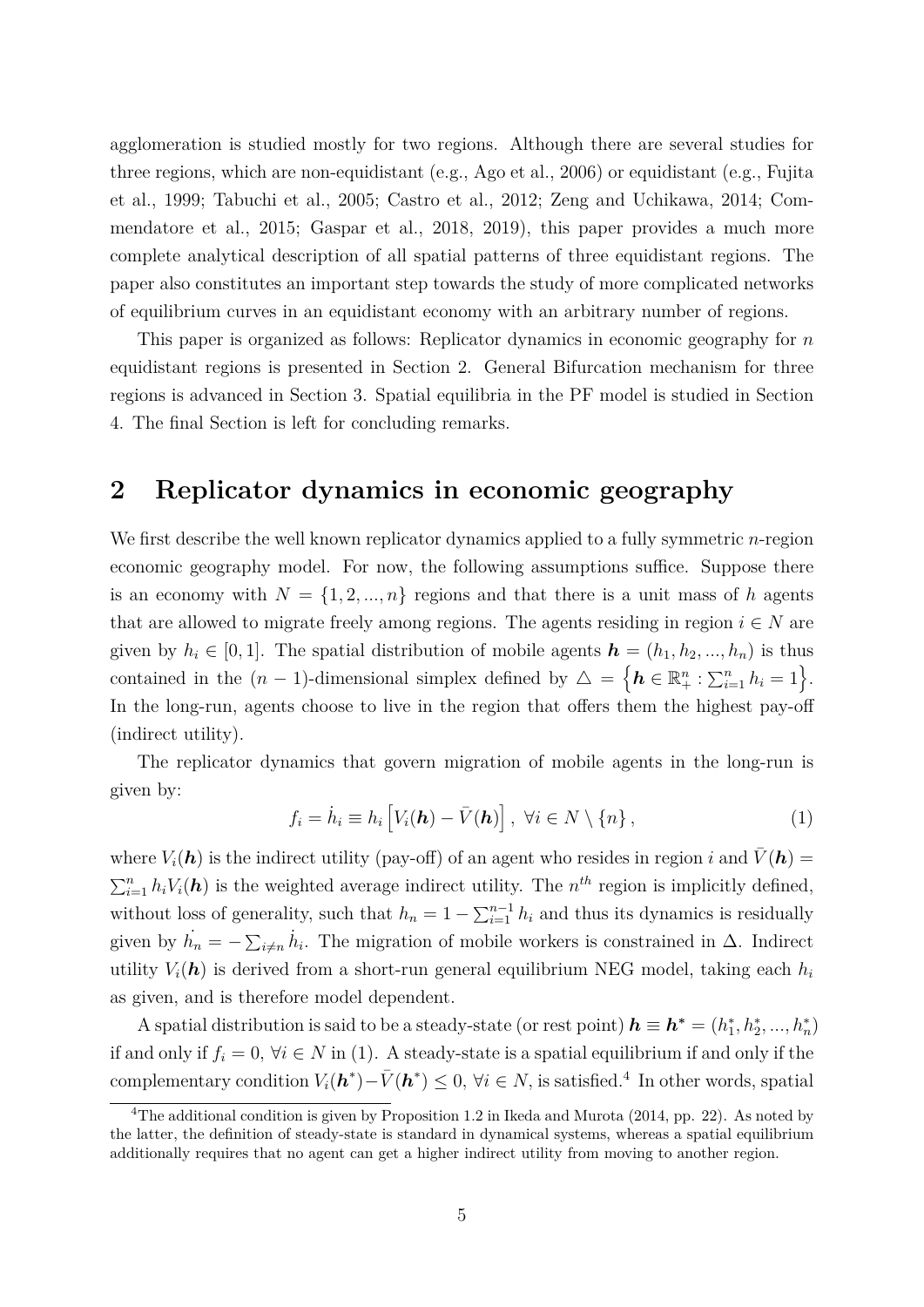equilibria are solutions that are economically sustainable. In what follows, throughout the paper, we shall consider a parametrization such that any solution  $h^*$  always satisfies the complementary condition, i.e.,  $h^*$  always corresponds to a spatial equilibrium. The equilibria in the replicator dynamics can be classified into:

- *Interior equilibria,* such that no region has zero population and it can correspond to any interior point of  $\Delta$ , which may or may not lie on spaces that are invariant for the dynamics.<sup>5</sup>
- *Boundary equilibria,* such that at least one region has zero population and thus lie on the boundary of  $\Delta$ , invariant for the dynamics.<sup>6</sup>

The possible agglomeration patterns (equilibria) and their stability can be analysed by applying results from *General Bifurcation mechanisms* combined with *local stability* analysis of equilibria that lie on *invariant spaces* of ∆*.* These are particular spaces consisting of spatial distributions  $h$  that are invariant for the dynamics. They can be classified into *interior invariant spaces* and *boundary invariant* spaces*.* Both admit a family of one-dimensional subspaces in ∆. For the former, these correspond to *k* regions with population  $a \in [0, 1]$  and the other  $n - k$  regions with population  $b = \frac{1-ka}{n-k}$  $\frac{1-ka}{n-k}$ . For the latter,  $k < n$  regions have zero population and the other  $n - k$  regions have a population  $\frac{1}{n-k}$ . We provide a more detailed description of these spaces in Appendix A.

Throughout the paper, we will often distinguish between stability of equilibria in  $\Delta$ and stability only along a one-dimensional invariant subspace.<sup>7</sup> Note that *local stability* of  $h^* \in \Delta$  requires all  $n-1$  eigenvalues of the Jacobian matrix of (1) evaluated at  $h^*$ to be negative, whereas stability of  $h^*$  *in* (or *along*) an invariant space of  $\Delta$  refers to the restriction to a one-dimensional subspace of  $\Delta$  and thus requires the negativity of a single (its corresponding) eigenvalue. The multiplicity of this eigenvalue in  $\Delta$  may be higher than 1, which warrants the following Remark.

**Remark 1.** For an *n*-equidistant economy, local stability analysis of any equilibria that lie on one-dimensional invariant spaces of  $\Delta$  reduces to the inspection of just two eigenvalues, one with multiplicity  $\alpha \leq n-1$  that determines stability *along* the invariant space, and the other one with multiplicity  $n - 1 - \alpha$  that determines stability in the orthogonal direction to the invariant space.

This is because, as argued by Gaspar et al. (2018), mobile agents only face two types of decisions: that of choosing between any pair of evenly populated regions and that of

<sup>5</sup>See Appendix A.1 for more details.

 ${}^{6}$ See Appendix A.2 for more details.

<sup>&</sup>lt;sup>7</sup>Stability along a one-dimensional boundary of  $\Delta$  may of particular economic interest as detailed in Section 4.3.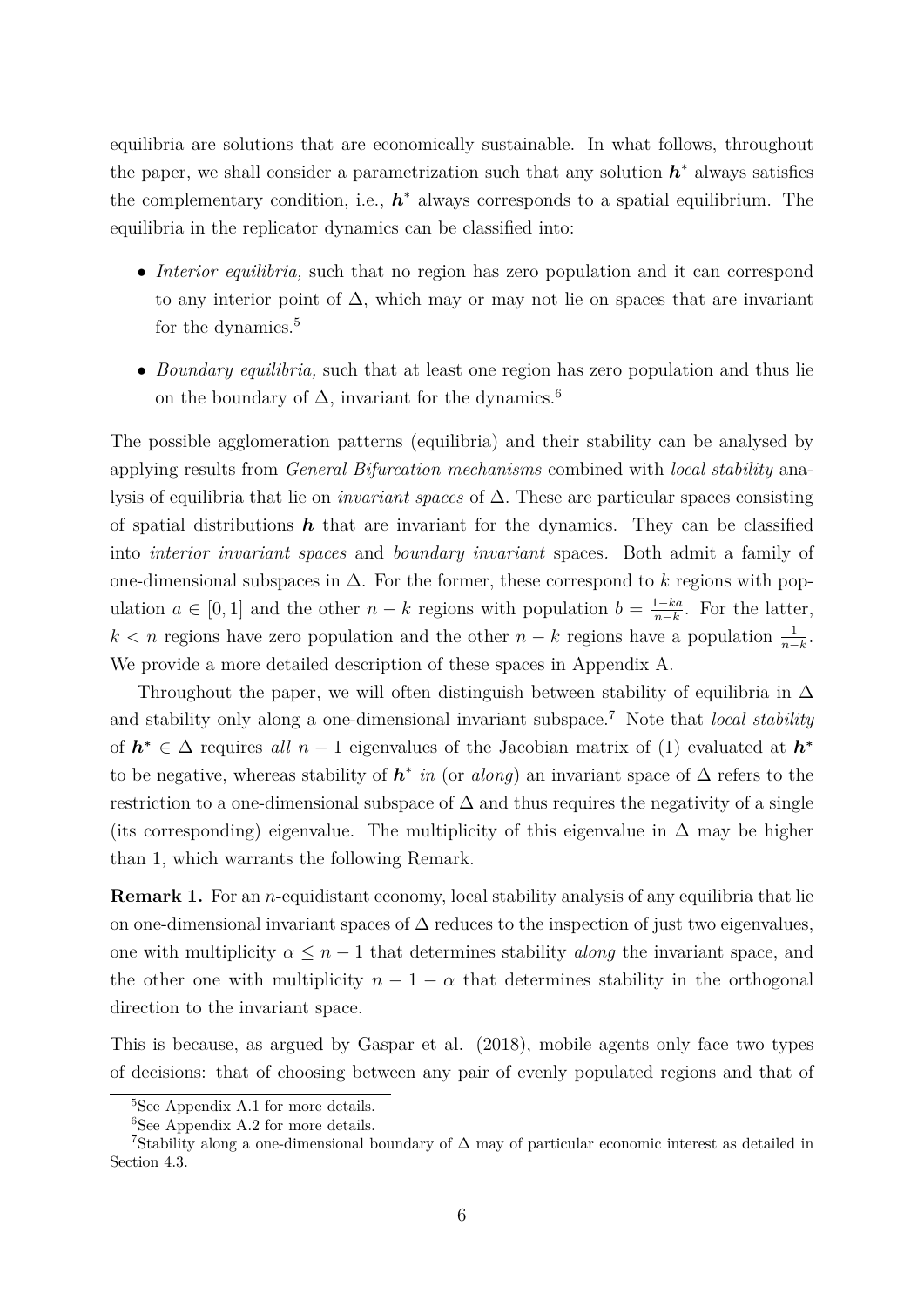choosing between any pair of unevenly populated regions. The allowable permutation of regions in the two types of decisions thus amounts to their multiplicity.

Bifurcation mechanisms of interior equilibria of an *n*-equidistant economy are known mathematically (Elmhirst, 2004). Boundary equilibria have another kind of agglomeration mechanism. It is possible to grasp the mechanism of agglomeration of an *n*-equidistant economy by combining these two different mechanisms, which we detail in Section 3 for the case  $n = 3$ . We use the *freeness of trade*  $\phi \in (0,1)$  as a bifurcation parameter, which is standard in NEG, and search for points of the bifurcation parameter at which a qualitative change in the system in 1 occurs (emergence of equilibria and/or interchange in their stability). We define three important points:

- A *break point*  $\phi_b \in (0,1)$  is a value of  $\phi$  at which an equilibrium branches to equilibria that interchanges the population in populated regions. The equilibrium may interchange its stability at  $\phi = \phi_b$ .
- A *sustain point*  $\phi_s \in (0,1)$  is a value of  $\phi$  at which an equilibrium leads to the vanishing of population in some region(s) and thus a boundary equilibrium emerges. The equilibrium may interchange its stability at  $\phi = \phi_s$ .
- A *limit point*  $\phi_l \in (0,1)$  is a maximum or minimum point on a curve of equilibrium points  $(h, \phi)$ . The stability of the curve may change at this point.

The existence of break points  $\phi_b$  can be analysed through inspection of the eigenvalues of the Jacobian Matrix and their associated eigenvectors at equilibria that lie on interior invariant spaces. Limit points  $\phi_l$  are studied in the same vein as break points, the difference being that these lead to emergence (or coalescence) of multiple equilibria. As  $\phi$  crosses this point from below (above), the stable system becomes unstable and may jump to some locally stable equilibrium (under replicator dynamics) if *φ<sup>l</sup>* is a maximum (minimum) point. By contrast, the existence of sustain points  $\phi_s$  for boundary equilibria is analysed through the inspection of the eigenvalue and associated eigenvector that determines stability in the direction that is orthogonal to a boundary invariant space.

Since any invariant subspace of  $\Delta$  in a model with three regions  $(n = 3)$  can be reduced to a one-dimensional space, studying these points in the restriction of the model to a onedimensional case entails no loss of generality. Given symmetry, we can then choose any region *i* and focus on the distribution  $h \equiv h_i$  and  $h_j = f(h)$ ,  $\forall j \neq i$ . The one dimensional subspace is thus given by  $(h, f(h)) \in \mathbf{h}$ , where  $f(h) : [0, 1] \mapsto [0, 1]$ .

Merging this knowledge with General Bifurcation mechanism for three regions (Section 3), we are able to uncover the possible (stable) agglomeration patterns in a 3-region model. Analytically, we are able to determine the exact possibilities in the Pflüger (2004) (PF) model further in Section 4.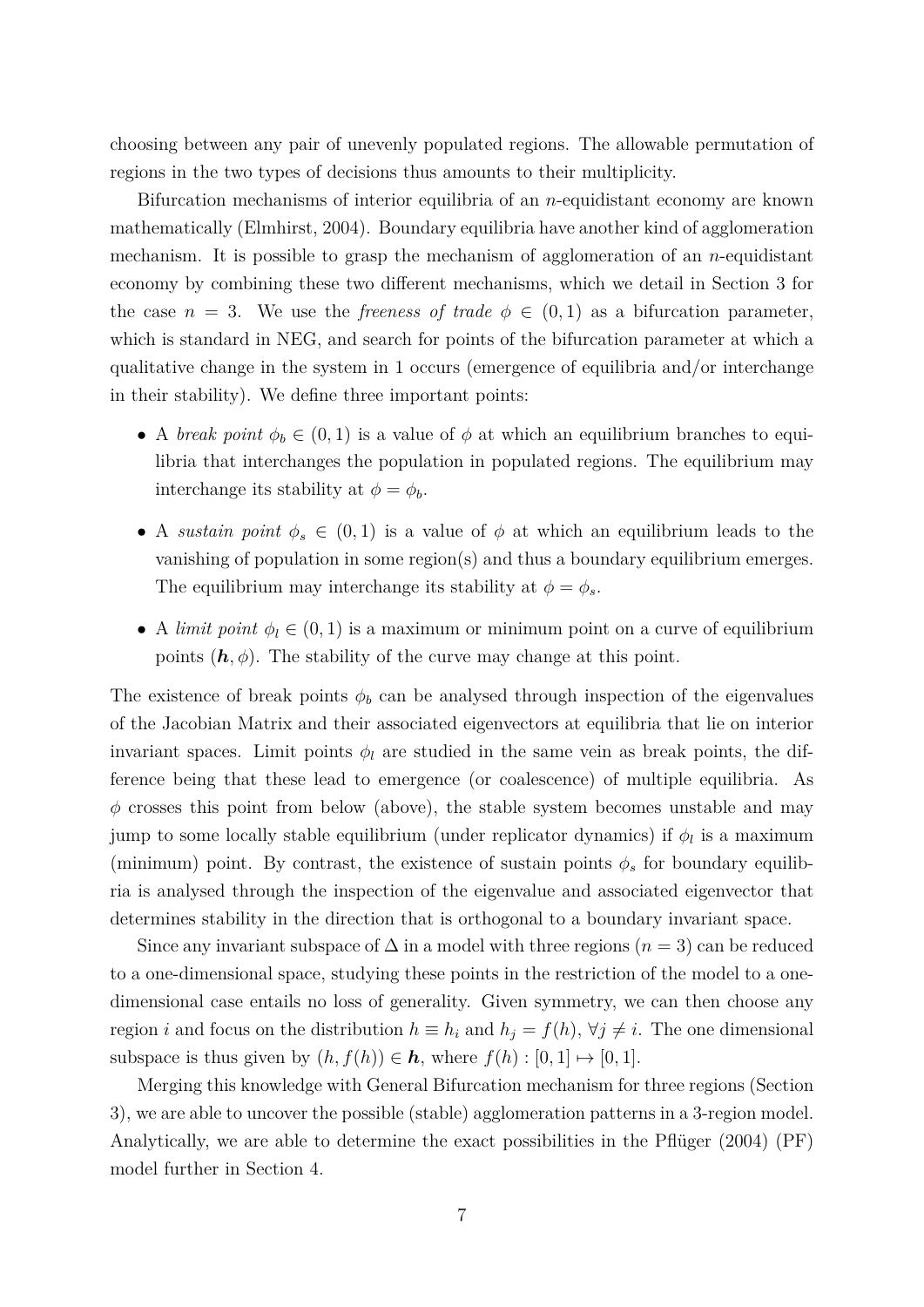## **3 General Bifurcation mechanism for three regions**

An equidistant economy with three regions is identical to a racetrack economy with three regions,  $n = 3$ , and whose state space is thus defined by the 2-dimensional simplex  $\Delta$ . The mechanism of agglomeration is explained below for  $n = 3$  that is most pedagogic but more realistic.

## **3.1 Classification of possible equilibria**

Interior equilibria can be classified in accordance with the population *h* as

• *Total dispersion* with three identical regions:

$$
\mathbf{h}^3 = \left(\frac{1}{3}, \frac{1}{3}, \frac{1}{3}\right).
$$

• *Partial dispersion* with two identical regions and another region:

$$
\mathbf{h}^2 = \left(\frac{1}{3} - 2\alpha, \frac{1}{3} + \alpha, \frac{1}{3} + \alpha\right), \quad \alpha \in \left[-\frac{1}{3}, \frac{1}{6}\right].
$$

The partial dispersion can be further classified as

- **–** *Large partial dispersion* with two large regions and a small region: *α* ∈ [0*,* 1*/*6].
- **–** *Small partial dispersion* with two small regions and a large region: *α* ∈ [−1*/*3*,* 0].
- *Asymmetric equilibrium* with three regions with different size:

$$
\boldsymbol{h}^1=(\alpha,\beta,\gamma)
$$

with three different values  $\alpha$ ,  $\beta$ , and  $\gamma$ .

Boundary equilibria can be classified as

• *Boundary dispersion* with two large regions and a region without population with

$$
\boldsymbol{h}^{2*} = \left(0, \frac{1}{2}, \frac{1}{2}\right).
$$

• *Asymmetric boundary equilibrium* with two regions with different positive population and a region with no population:

$$
h^{1*} = (0, \alpha, \beta), \quad 0 < \alpha < \beta < 1.
$$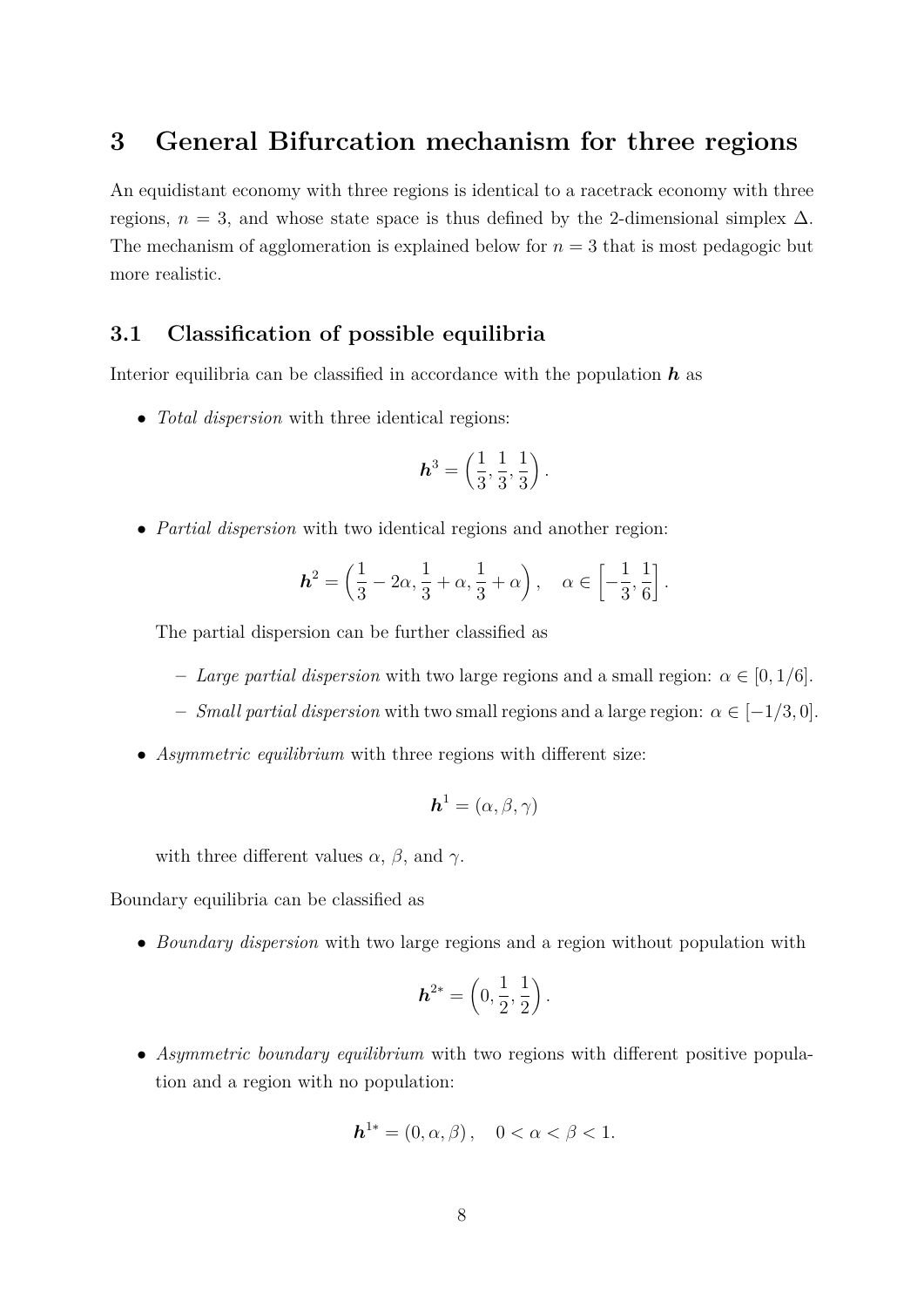• *Agglomeration*: population agglomerated to a single region with

$$
\boldsymbol{h}^0=(1,0,0).
$$

## **3.2 Bifurcation mechanism to change agglomeration patterns**

Bifurcation is a major source of agglomeration pattern change in a symmetric system, and bifurcation mechanism of the interior equilibria can be obtained as an application of group-theoretic bifurcation theory (e.g., Ikeda and Murota, 2010) in the form of the following lemma.

**Lemma 1.** *Bifurcation mechanism for three regions is expressed by successive bifurcations:*

(Three identical regions) 
$$
\implies
$$
 (Two identical regions)  $\longrightarrow$  (No identical regions), (2)

*where "⇒ "* denotes the direct bifurcation and "→" indicates the secondary bifurcation.

*Proof.* The hierarchy of groups in (2) can be obtained as a sub-hierarchy of Figure 8.3 of  $\Box$ Ikeda and Murota (2010).

The six different spatial patterns presented in Section 3.1 can be classified into

- Three identical regions: *h* 3 .
- Two identical regions:  $h^2$ ,  $h^{2*}$ , and  $h^0$ .
- Three different regions: *h* 1 and *h* 1∗ .

Then the above lemma can be restated as the following proposition:

**Proposition 1.** *The interior equilibria undergo successive bifurcations:*

$$
\boldsymbol{h}^3 = \left(\frac{1}{3}, \frac{1}{3}, \frac{1}{3}\right) \Longrightarrow \boldsymbol{h}^2 = \left(\frac{1}{3} - 2\alpha, \frac{1}{3} + \alpha, \frac{1}{3} + \alpha\right) \Longrightarrow \boldsymbol{h}^1 = (\alpha, \beta, \gamma). \tag{3}
$$

*The boundary equilibria undergo the secondary bifurcation:*

$$
\boldsymbol{h}^{2*} = \left(0, \frac{1}{2}, \frac{1}{2}\right) \longrightarrow \boldsymbol{h}^{1*} = (0, \alpha, \beta). \tag{4}
$$

*Proof.* The hierarchy (2) can be restated in terms of the change of population distribution *h*.  $\Box$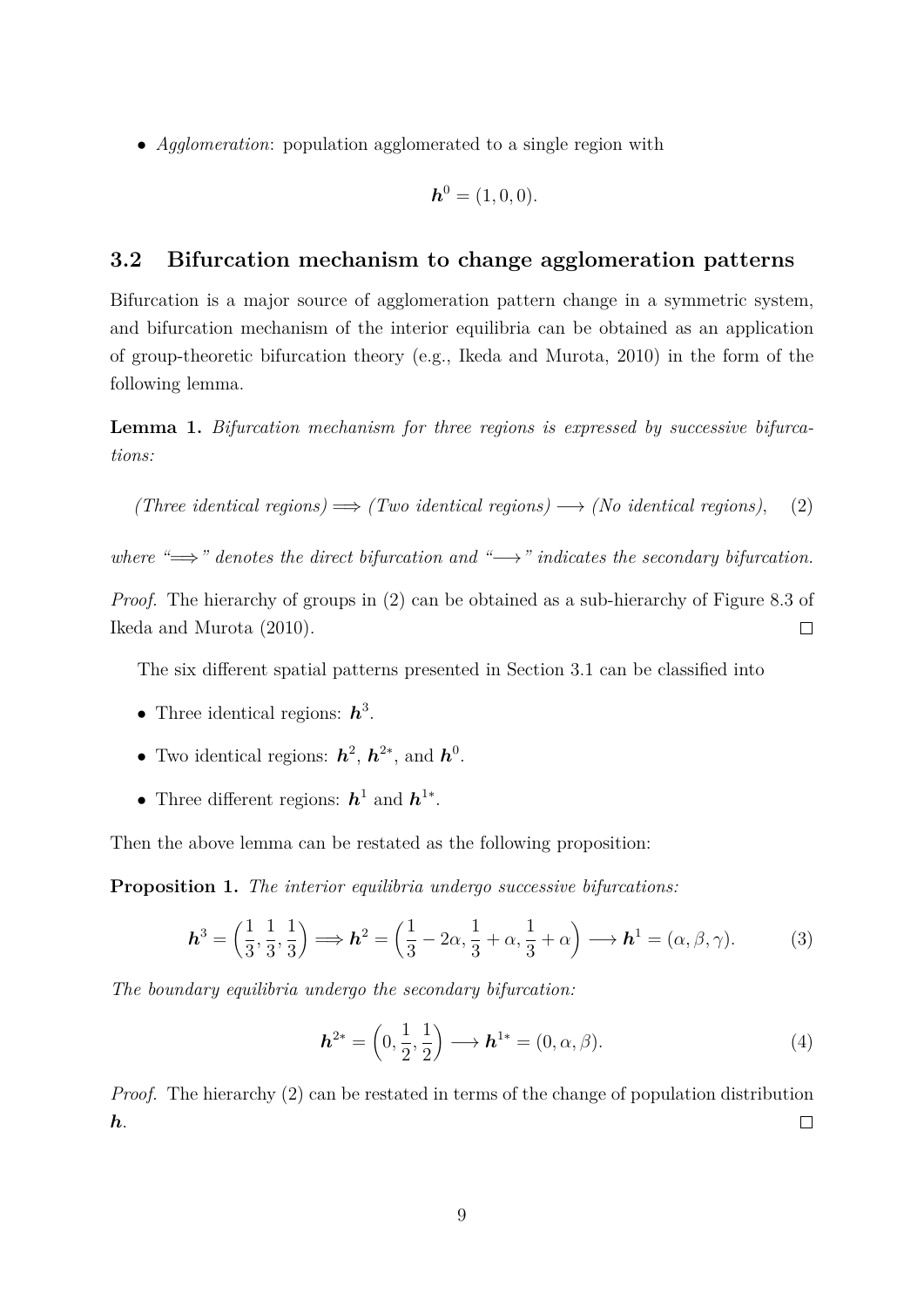The direct bifurcation  $h^3 \implies h^2 = \left(\frac{1}{3} - 2\alpha, \frac{1}{3} + \alpha, \frac{1}{3} + \alpha\right)$  is asymmetric in the sense that  $\alpha > 0$  and  $\alpha < 0$  correspond to different spatial patterns: large and small partial dispersions, respectively. This bifurcation, accordingly, produces two kinds of patterns, which are unstable just after the bifurcation.

Each of the secondary bifurcations of two kinds presented above is pitchfork and produces a single spatial pattern. In  $h^2 \longrightarrow h^1 = (\alpha, \beta, \gamma)$ , there appear  $(\alpha, \beta, \gamma)$  and  $(\alpha, \gamma, \beta)$  that can be identified as a single pattern. Such is also the case for  $h^{2*} \longrightarrow h^{1*} =$  $(0, \alpha, \beta)$ .

Figure 1 describes the general bifurcation mechanism for any fully symmetric model with three regions. The circles denote the size of mobile population and a region without a circle has no population. Thus, by the direct bifurcation in the state of total dispersion, there emerge two direct branches for  $\alpha > 0$  and  $\alpha < 0$  with two identical regions and another region (*partial dispersion*). By the secondary bifurcation (called secondary bifurcation A in Figure 1) from these branches, there possibly emerge other interior equilibria, i.e., the asymmetric equilibrium with three different regions.<sup>8</sup> The secondary bifurcation B. from the *boundary dispersion h* 2∗ leads to the asymmetric boundary equilibrium (*partial agglomeration*), a state with cities with large, small, and no populations, i.e.,  $h^{1*} = (0, \alpha, \beta).$ 

The bifurcation mechanisms associated with (3) and (4), which exhaust mathematical possibilities, are quite insightful in the study of agglomeration of three regions. However, the existence of a specific bifurcation is dependent on the model and its parameters. In fact, it is shown for the PF model in this paper that the secondary bifurcation A engendering the asymmetric states does not exist and the secondary bifurcation B engendering the partial agglomeration exists for any parameter values and for some  $\phi \in (0,1)$ .

## **3.3 Emergence of boundary equilibria via sustain points**

The interior equilibria other than *total dispersion* can possibly transform into corner equilibria by the vanishing of population at one or two region(s) at a sustain (bifurcation) point, as was studied in Ikeda et al.  $(2012).<sup>9</sup>$  We have the following proposition for the present case.

#### **Proposition 2.** *For the three regions, there are sustain points of four kinds, called I*

<sup>8</sup>Note that the term "secondary bifurcation" was used by Gaspar et al. (2018) to determine the existence of a saddle-node (fold) bifurcation along the branches with partial agglomeration that analyses their emergence and stability. It thus should not be confused with secondary bifurcations in this paper.

<sup>9</sup>Here we employ an extended use of a *sustain point*, whereas it is customary to call the sustain point as the limit of sustainability of the agglomeration in a two-region economy.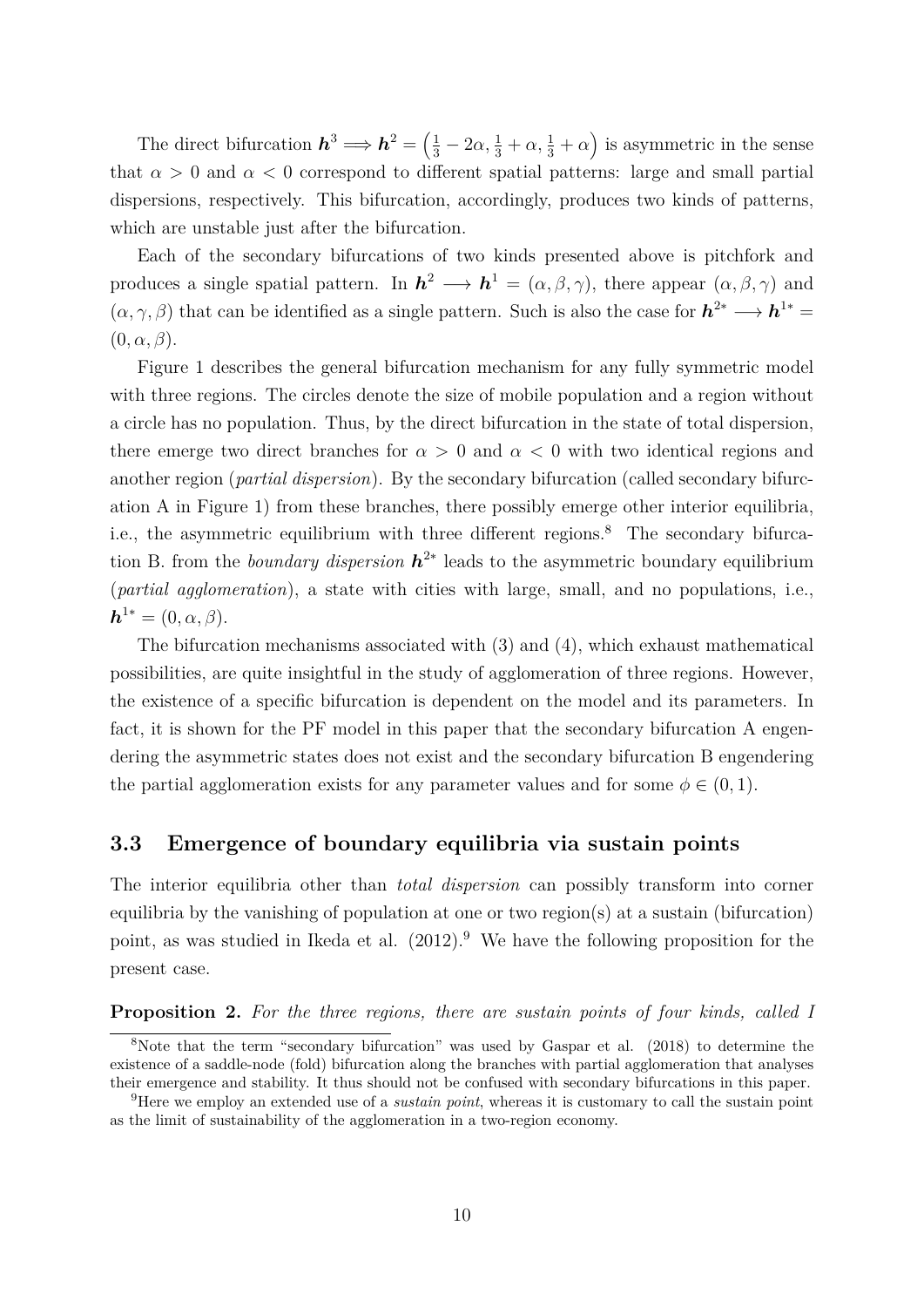*through IV:*

|  | Sustain I: $h^2$ (small partial dispersion) -- $\rightarrow h^0$ (agglomeration),                           |  |  |                                                    | (5) |
|--|-------------------------------------------------------------------------------------------------------------|--|--|----------------------------------------------------|-----|
|  | Sustain II: $h^2$ (large partial dispersion) -- $\rightarrow h^{2*}$ (boundary dispersion), (6)             |  |  |                                                    |     |
|  | Sustain III: $h^1$ (asymmetric)                                                                             |  |  | $- - \rightarrow h^{1*}$ (asym. boundary eq.), (7) |     |
|  | Sustain IV: $\mathbf{h}^{1*}$ (asymmetric boundary eq.) - $\rightarrow \mathbf{h}^{0}$ (agglomeration). (8) |  |  |                                                    |     |

*Proof.* The existence of these four sustain points is apparent from the dashed arrows in Figure 1.  $\Box$ 

There are two kinds of transitions from interior to boundary equilibria. The small partial dispersion may encounter the sustain point I, with the population in the two small regions vanishing simultaneously, to arrive at the *agglomeration*. <sup>10</sup> The large partial dispersion with two large regions and one small region may encounter the sustain point II to arrive at the *boundary dispersion*  $h^{2*} = \left(0, \frac{1}{2}\right)$  $\frac{1}{2}, \frac{1}{2}$  $\frac{1}{2}$ .

There are two kinds of transitions between two different boundary equilibria. The secondary bifurcation from the *boundary dispersion* leads to other boundary equilibria (*partial agglomeration*), a state with cities with large, small, and no populations, i.e.,  $h^{1*} = (0, \alpha, \beta)$   $(0 < \alpha < \beta < 1)$ . This state may encounter the sustain point III to recover the population of a region to become the asymmetric state or encounter the sustain point IV to lose the population of a smaller region to become the state of *agglomeration.*

#### **3.4 Emergence of asymmetric equilibrium**

In general, an asymmetric state with three differently populated regions  $h_1 > h_2 > h_3$  has three kinds of critical points:

- Break point which is a connection with  $h_1 > h_2 = h_3$  or  $h_1 = h_2 > h_3$
- Sustain point which is a connection with  $h_1 > h_2 > h_3 = 0$
- A limit (maximum or minimum point) of the trade freeness *φ*

For the PF model, it is to be proved that we may only have a limit (maximum or minimum point) of the trade freeness  $\phi$  for the asymmetric state.

<sup>10</sup>This may also be referred to as a *corner equilibrium* as corresponds to a single circle placed at any vertex of the simplex.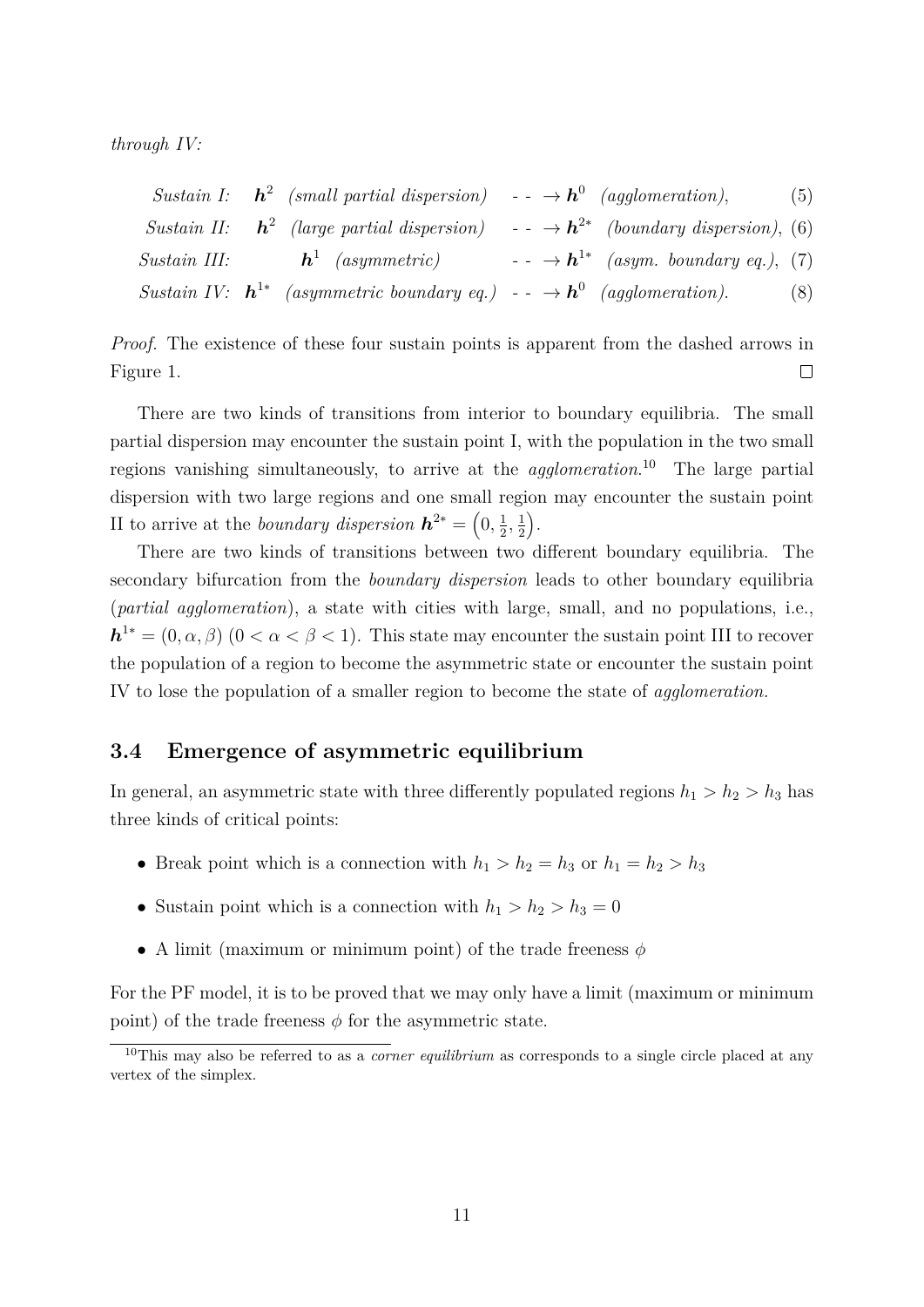

Figure 1 – Description of the general bifurcation mechanism for three regions.

# **4 Spatial equilibria in the PF model**

Bearing the general bifurcation mechanism in mind, we study all possible spatial equilibria for the PF model with three regions.

## **4.1 Model description with** *n* **equidistant regions**

We succinctly introduce the Pflüger (2004) model (PF) which was extended by by Gaspar et al. (2018) to *n* equidistant regions. We shall omit most derivations and write down just the main assumptions and results.

The set of regions in the economy is defined by  $N = \{1, 2, ..., n\}$ . There is a unit mass of *H* (skilled) inter-regionally mobile workers and a unit mass of *L* (unskilled) immobile workers which are assumed to be evenly distributed across all regions, i.e.,  $L_i = L/n$ ,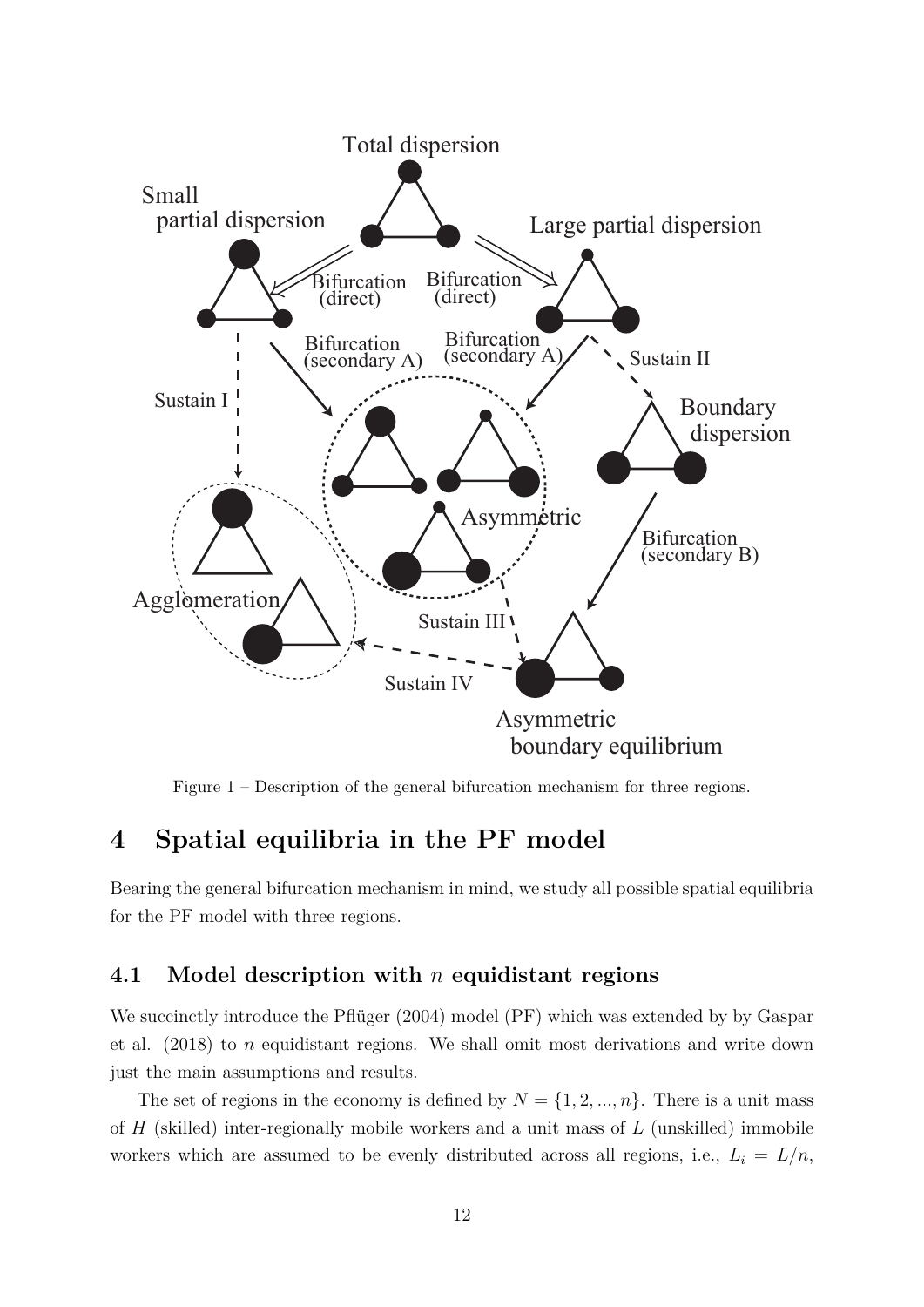$∀i ∈ N$ . The number of mobile workers in region  $i ∈ N$  is given by  $h_i ∈ [0, 1]$ .

There is an homogeneous good  $A_i$ , which is produced one-for-one under perfect competition using immobile workers and is freely traded across all regions. We take it as the numéraire, setting both its price and the wage paid to immobile workers to unity. The other good is a CES composite of manufactures produced under monopolistic competition and increasing returns to scale. Manufacturing firms require one unit of mobile workers to start production and one unit of immobile worker per unit of good that is produced (i.e., production is footloose). This good is subject to trade barriers in the form of iceberg costs,  $\tau \in (1, +\infty)$ . A firm in region *i* ships  $\tau$  units of a good to a foreign country for each unit that arrives in region  $j \neq i$ , i.e.,  $\tau_i = \tau$  if  $i \neq j$  and  $\tau_i = 1$  if  $i = j$ , with  $j \in N$ .

Preferences of workers in region  $i \in N$  are described by the following utility function:

$$
U_i = \mu \ln C_i + A_i,\tag{9}
$$

where  $\mu > 0$  and:

$$
C_i = \left[ \int_{s \in S} c_i(s)^{\frac{\sigma - 1}{\sigma}} ds \right]^{\frac{\sigma}{\sigma - 1}}
$$

is the CES composite, and  $c_i(s)$  is the consumption of variety *s* that is manufactured by a firm in region *i*. The parameter  $\sigma > 1$  corresponds to the elasticity of substitution. Agents maximize (9) subject to the budged constraint  $P_i C_i + A_i = y_i$ , where  $P_i$  is the regional price index and  $y_i$  is an agent's nominal income. The indirect utility of a worker is given by  $V_i(\mathbf{h}) = y_i(\mathbf{h}) - \mu \ln P_i(\mathbf{h}) - \mu$ .

On the supply side, manufacturing firms set the usual profit maximizing price that is a constant mark-up over the marginal cost. Free entry implies zero profits at equilibrium implying that the wage bill of mobile workers completely absorbs marginal profits. This yields a nominal wage that is an explicit function of the spatial distribution *h*. After Gaspar et al. (2018, pp. 867-870), indirect utility boils down to:

$$
V_i(\mathbf{h}) = \frac{\mu}{\sigma} \sum_{j=1}^n \frac{\phi_{ij} (\lambda/n + h_j)}{\phi + (1 - \phi)h_j} + \frac{\mu}{\sigma - 1} \ln [\phi + (1 - \phi)h_i] + \eta,
$$
 (10)

where  $\eta = \mu (\ln \mu - 1) - \mu (1 - \sigma)^{-1} \ln [\beta (\sigma - 1)^{-1} H/\alpha]$  is a constant.

For the 3-region case, interior equilibria that are not completely asymmetric lie on the one-dimensional interior invariant spaces  $\mathcal{I} \in \Delta$  (see Appendix A.1) and correspond to: total dispersion and (large or small) asymmetric dispersion. A boundary  $\mathcal{B} \in \Delta$  (see Appendix A.2) is a set whereby at least one region has no population (mobile workers), i.e.,  $h_i = 0$ , for some  $i = \{1, 2, 3\}$ .<sup>11</sup> There are three types of equilibria on  $\mathcal{B}$ : boundary

 $\frac{11}{11}$  For simplicity of exposition, we will often use the term 'population' which denotes only the mobile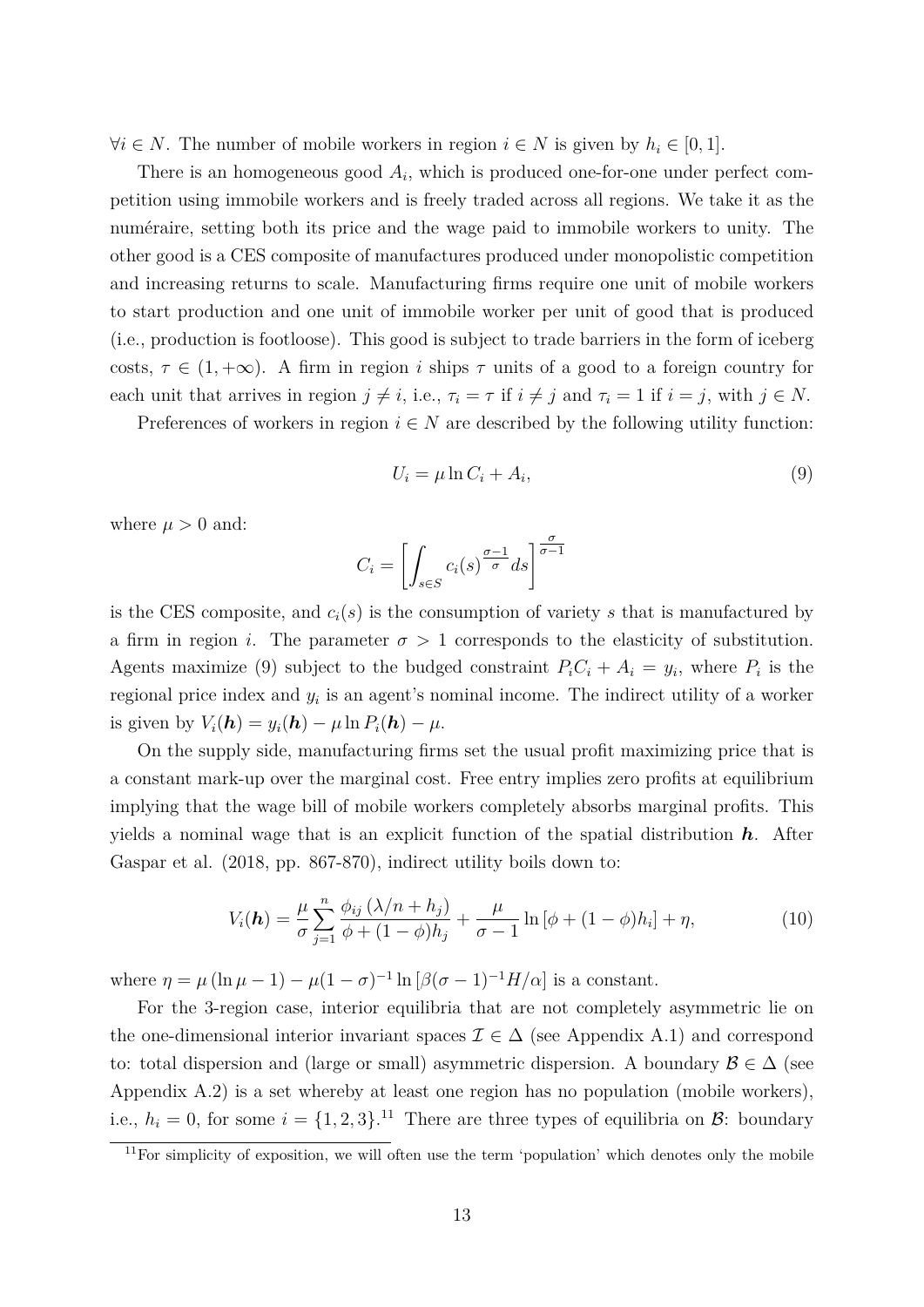dispersion, asymmetric boundary equilibria and agglomeration.

## **4.2 Interior equilibria**

For  $n = 3$ , interior equilibria that are not completely asymmetric are contained in the one-dimensional invariant space  $\mathcal{I}$ . Suppose, without loss of generality, that regions 2 and 3 share the same population while region 1 has a different population. Then, from Appendix A.1, the corresponding interior invariant subspace  $\mathcal I$  can be restated as  $(h_1, h_3) \equiv (h, f(h)) = (h, \frac{1-h}{2})$ . Interior equilibria  $h \in \mathcal{I}^* = \{h \in \mathcal{I} : f_i = 0, \forall i \in N\}$  are classified as total dispersion  $h^3$  and (large or small) partial dispersion  $h^2$ . Since some results along this one-dimensional invariant space are already known from the *n*-region case studied by Gaspar et al. (2018), we shall refer to them more succinctly.

*Total dispersion* corresponds to a spatial distribution whereby all regions are evenly populated:

$$
\mathbf{h}^3 = \left(\frac{1}{3}, \frac{1}{3}, \frac{1}{3}\right).
$$

In our one-dimensional invariant space  $\mathcal{I}$ , it is given simply by  $h^* = \frac{1}{3}$  $\frac{1}{3}$ . For  $n=3$ , total dispersion is stable if: $12$ 

$$
\phi < \phi_b \equiv \frac{\sigma(1-\lambda) + \lambda}{\lambda + 3 - \sigma(\lambda + 5)},\tag{11}
$$

where  $\phi_b$  is the break point from the direct bifurcation in the state of total dispersion that leads to emergence of states with the two identical regions 2 and 3 and the asymmetric region 1.

*Partial dispersion* corresponds to a spatial distribution  $h \in \mathcal{I}^*$  such that two regions have identical population and the other one has a different population:

$$
\mathbf{h}^{2} = \left\{ \left( \frac{1}{3} - 2a, \frac{1}{3} + a, \frac{1}{3} + a \right), \left( \frac{1}{3} + a, \frac{1}{3} - 2a, \frac{1}{3} + a \right), \left( \frac{1}{3} + a, \frac{1}{3} + a, \frac{1}{3} - 2a \right) \right\},\
$$

with  $a \in \left(-\frac{1}{3}\right)$  $\frac{1}{3}, \frac{1}{6}$  $\left(\frac{1}{6}\right)$ . In the restriction  $(h_1, h_3) = (h, \frac{1-h}{2})$ , it is simply given by  $h \equiv h^* \in$  $(0, 1)$ . If  $h > \frac{1}{3}$ , region 1 is larger and there is *small partial dispersion*. When  $h < \frac{1}{3}$ , region 1 is smaller and there is *large partial dispersion*. The direct bifurcation from total dispersion to partial dispersion is transcritical, which means that a branch of partial dispersion equilibria crosses total dispersion at  $\phi = \phi_b$ . The criticality of the bifurcation (see Gaspar et al., 2018) determines that, along  $\mathcal I$  and in a neighbourhood of  $(\phi_b, h^*)$ , these equilibria correspond to unstable small partial dispersion for  $\phi < \phi_b$  and stable

agents in the economy.

 $12$ See Gaspar et al. (2018, pp. 872).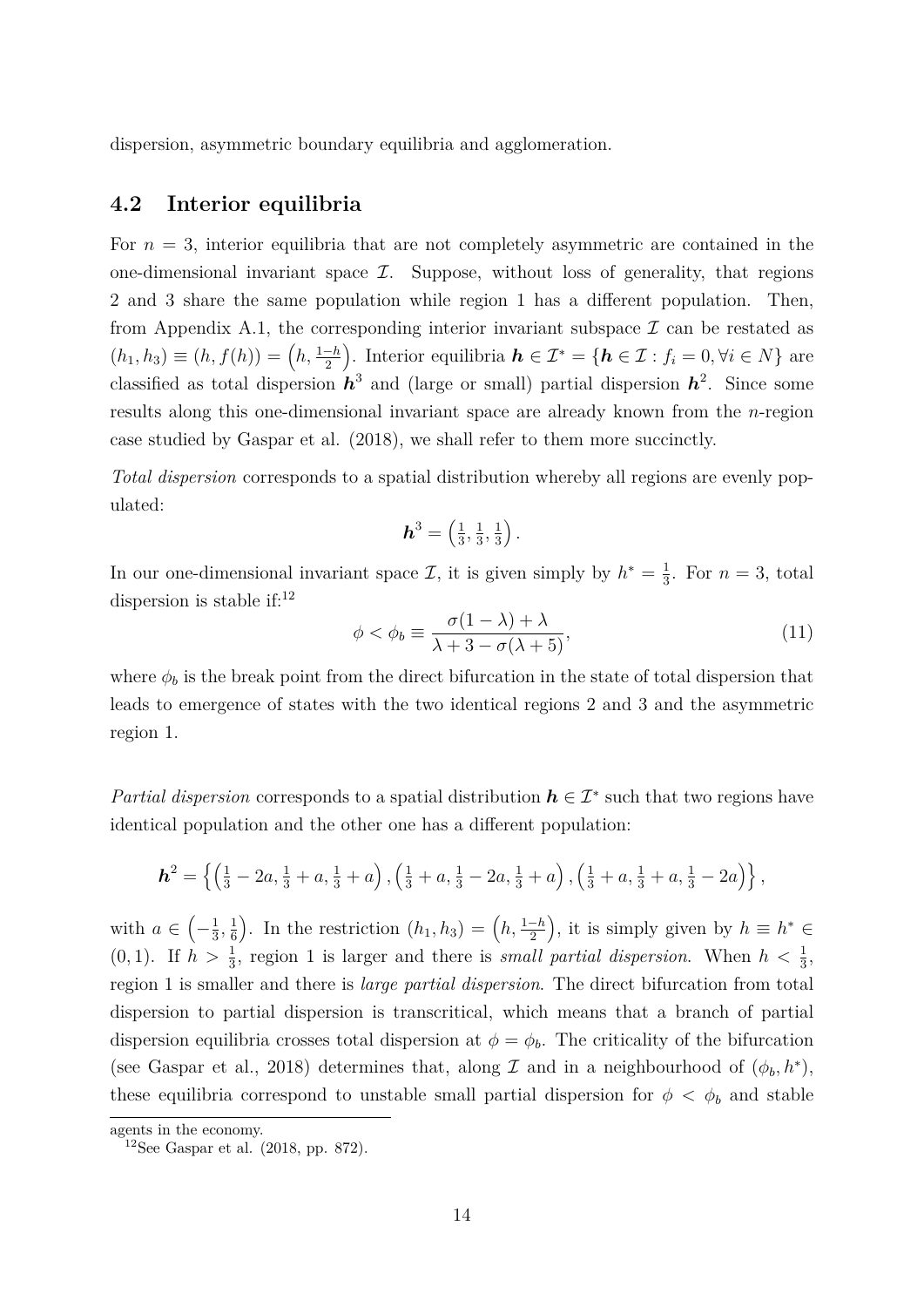large partial dispersion for  $\phi > \phi_b$ . Although the latter is stable in *I*, it is locally unstable in  $\Delta$ <sup>13</sup>

We further investigate the possibility of a secondary bifurcation A described in Section 3.2 from the state of partial dispersion (either large or small) to asymmetric equilibria with three different regions.

**Proposition 3.** *No break point exists that connects partial dispersion with completely asymmetric equilibria.*

*Proof.* The condition for existence of a break point engendering the secondary bifurcation is that partial agglomeration interchanges stability in the direction orthogonal to  $\mathcal{I}$ . This requires the corresponding eigenvalue to be zero for some  $\phi \in (0, 1)$ , i.e.,  $\gamma \equiv \frac{\partial f_i(h)}{\partial h_i}$  $\frac{J_i(n)}{\partial h_i} = 0,$ for  $i \neq 1$ . As shown by Gaspar et al. (2018, pp. 892-893), we have  $\gamma > 0$  for  $h^* < \frac{1}{3}$  $\frac{1}{3}$  and  $\gamma$  < 0 for  $h^*$  >  $\frac{1}{3}$  $\frac{1}{3}$  and hence the eigenvalue is non-zero and does not change its sign.  $\Box$ 

This result establishes that there exists no break point that engenders the secondary bifurcation A from partial dispersion (either large or small) such that asymmetric equilibria with three different regions emerge.

However, more can be said about small partial dispersion. In fact, the PF model exhibits dual small partial dispersion equilibria for a sufficiently high range of the freeness of trade. Since the bifurcating partial dispersion from total dispersion is unstable, the only way to reach stable partial dispersion is for the freeness of trade to encounter a limit point, where the stability changes. This leads to the following statement.

**Proposition 4.** *Along the primary branch of partial dispersion, the PF model undergoes a saddle-node bifurcation at a limit (minimum) point of the freeness of trade,*  $\phi_l \in (0,1)$ *, above which two small dispersion equilibria emerge. The one with more population in region* 1 *is stable in*  $\Delta$ *, whereas the one with less population in region* 1 *is unstable in*  $\Delta$ *.* 

*Proof.* The existence of a saddle-node bifurcation at  $\phi \equiv \phi_l \in (0,1)$  is demonstrated by Gaspar et al. (2018) for  $h^* > \frac{1}{n}$  $\frac{1}{n}$ . For  $h^* < \frac{1}{n}$  $\frac{1}{n}$ , no bifurcation exists because large partial dispersion is always stable in  $\mathcal I$ . As a result, there is a limit point of the freeness of trade that leads to a curve of small partial dispersion equilibria, one stable and the other unstable in  $\mathcal I$ . The limit point is a minimum point because the curve of partial dispersion equilibria along the primary branch is tangent to the line  $\phi = \phi_l$  and lies to its right. Since the bifurcating small partial dispersion is unstable in  $\mathcal{I}$ , for  $\phi > \phi_l$ , the other small partial dispersion with more population in region 1 is stable in  $\mathcal I$ . Finally, from Proof of Proposition 3, we have that the small partial dispersion with more population in region 1 is locally stable in  $\Delta$ .  $\Box$ 

<sup>&</sup>lt;sup>13</sup>The eigenvalue that determines the stability in the direction orthogonal to  $\mathcal I$  is always positive.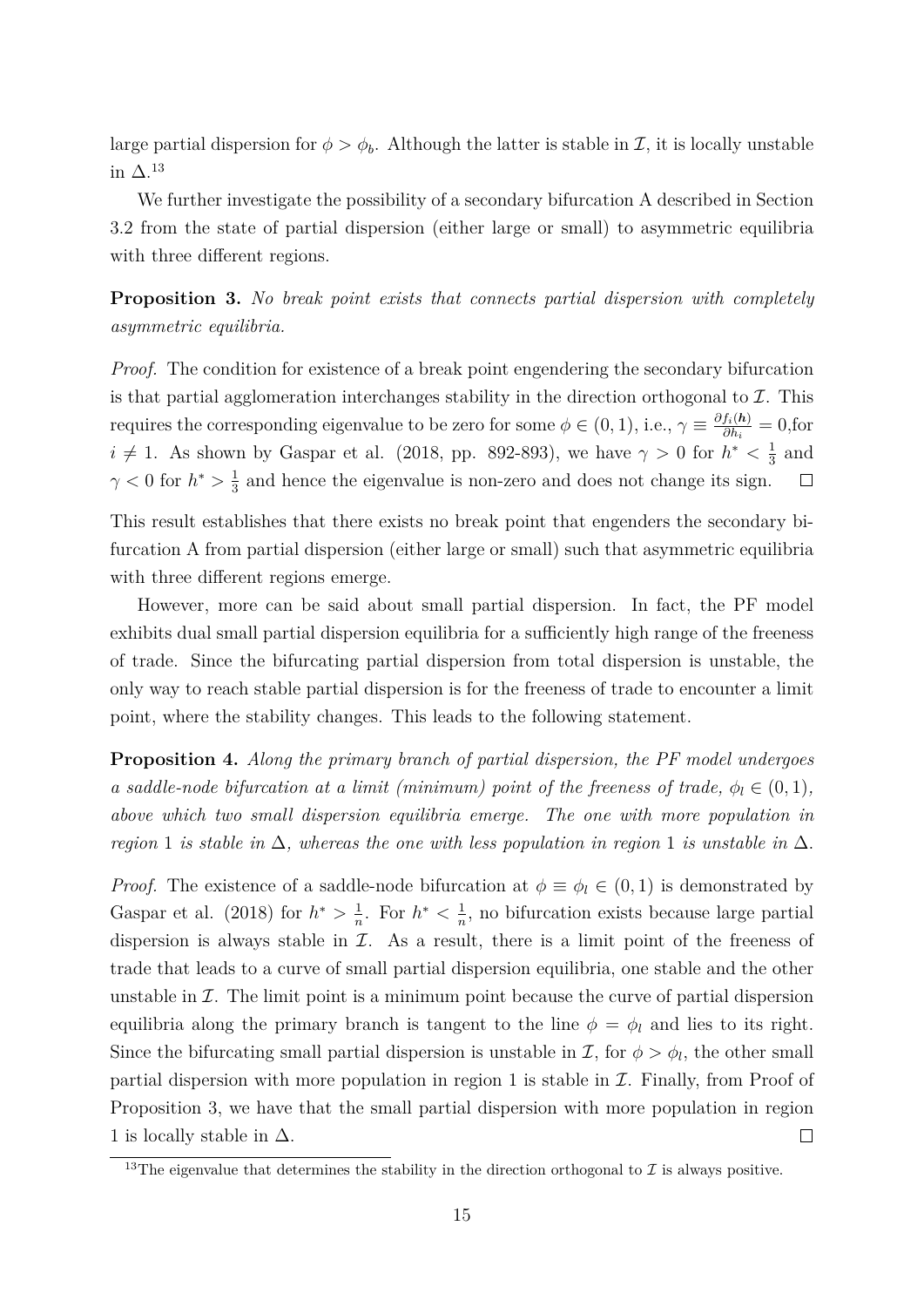From the existence of a saddle-node bifurcation occurring at partial dispersion, we know that a limit point exists and is a minimum point (of the freeness of trade) above which two small partial dispersion states emerge, one dynamically stable (the one with more population in the large region) and the other one unstable. Moreover, the minimum point is lower than the break point above which total dispersion becomes unstable. Therefore, if partial dispersion is stable, it continues to be stable above the minimum point of the freeness of trade. Below that limit point, the system becomes unstable and may jump to some stable equilibrium under replicator dynamics, which may correspond to total dispersion since  $\phi_l < \phi_b$ , i.e., total dispersion is certainly stable below the minimum point.

Figure 2 illustrates a numerical example of the bifurcation mechanism along  $\mathcal I$  for  $h \in [0,1]$  (i.e., including its limit points  $h = \{0,1\}$  which belong to a boundary  $\mathcal{B}$ ) which fits the discussion above. These results were confirmed analytically by Gaspar et al. (2018) for *n* regions with one asymmetric region with population  $h \in (0,1)$  and  $n-1$ regions with population  $h_j = \frac{1-h}{n-1}$  $\frac{1-h}{n-1}$ . The point  $\phi_s \in (0,1)$  is the sustain point of kind I defined in Section 3.3 (analysed in more detail in Section 4.3) and corresponds to the threshold of the freeness of trade above which agglomeration is stable. As discussed by Gaspar et al. (2018), its ordering regarding the break point  $\phi_b$  depends on parameters *λ* and/or *σ*. If  $φ$ <sub>*b*</sub>  $\lt$   $φ$ <sub>*s*</sub>, a dynamic jump from total dispersion to stable small partial dispersion may occur once  $\phi > \phi_b$ . Otherwise, the jump is towards stable agglomeration just as in the FE model (Forslid and Ottaviano, 2003) or the CP model (Krugman, 1991; Fujita et al., 1999).

## **4.3 Boundary equilibria**

Without loss of generality, we study the boundary  $\mathcal{B}$  such that  $h_1 = 0$ , which is equivalent to the one-dimensional subspace given by  $(h_2, h_3) \equiv (h, f(h)) = (h, 1-h)$ , with  $h \in$  $[0, 1]$ <sup>14</sup>

The boundary  $\beta$  may be of particular economic interest because it is invariant for the dynamics. Since the replicator dynamics in (1) describes dynamics 'driven by imitation', this captures the intuition that it may be harder for regions that have no industry to attract potential migrants. If the system starts at a solution in B that is unstable in  $\Delta$ , it must jump into a direction other than  $\mathcal{B}$ , thereby gaining population in the region with no population to exit from a boundary solution to an interior one.

*Boundary dispersion* corresponds to a spatial distribution  $h \in \mathcal{B}^*$ ,<sup>15</sup> whereby two regions

<sup>&</sup>lt;sup>14</sup>Due to symmetry, we can choose any boundary  $\beta$ .

<sup>&</sup>lt;sup>15</sup>Where  $\mathcal{B}^*$  is the set of boundary dispersion equilibria for *n* regions defined in Appendix A.2.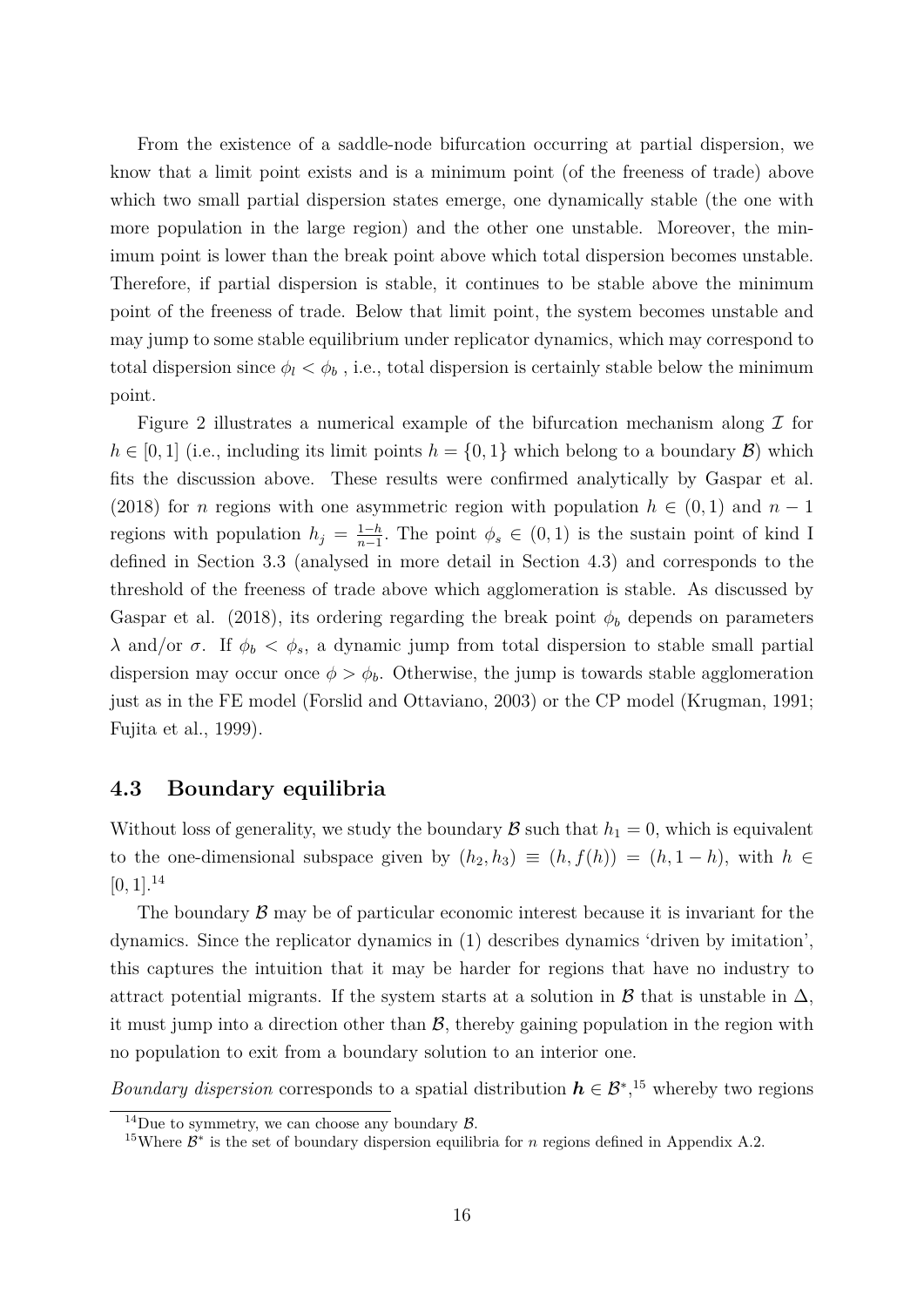

Figure 2 – Bifurcation diagram for *h* along an invariant space where  $h_1 = a$  and  $h_2 = h_3 = \left(\frac{1-a}{2}\right)$  $\left(\frac{-a}{2}\right)$  with  $a \in [0,1]$  ( $\mu = 0.4$ ,  $\sigma = 5$ ,  $\lambda = 6$ ;  $\triangle$ : break point, •: sustain point,  $\bigcirc$ : limit point; solid curve: stable, dashed curve: unsustainable and/or unstable in  $\Delta$ ).

are evenly populated and the other region has no population:

$$
\mathbf{h}^{2*} = \left\{ \left( \frac{1}{2}, \frac{1}{2}, 0 \right), \left( \frac{1}{2}, 0, \frac{1}{2} \right), \left( 0, \frac{1}{2}, \frac{1}{2} \right) \right\}.
$$

In the restriction  $h_1 = 0$ , boundary dispersion  $h^{2*}$  defined in Section 3.1 is given simply by  $h \equiv h^* = \frac{1}{2}$  $\frac{1}{2}$ . From Gaspar et al. (2018, pp. 890) and setting  $n = 3$ , boundary dispersion is stable along  $\beta$  if:

$$
\alpha \equiv 3(3\sigma\phi + \sigma - 2\phi) - 2\lambda(\sigma - 1)(1 - \phi) < 0. \tag{12}
$$

Solving  $\alpha = 0$  for  $\phi$ , we get that boundary dispersion is stable in  $\beta$  if:

$$
\phi < \phi_b^{II} \equiv \frac{2\lambda(\sigma - 1) - 3\sigma}{2\lambda(\sigma - 1) + 9\sigma - 6},\tag{13}
$$

where  $\phi_b^{\{I\}}$  is the break point for the secondary bifurcation described in Proposition 1 (secondary B in Figure 1). By stable along  $\mathcal{B}$ , it is meant that, after any perturbation that shifts populations strictly between regions 2 and 3 (i.e., region 1 gains no population exogenously), the spatial distribution will return to boundary dispersion dynamically.

Notice that the denominator in (13) is always positive. Therefore,  $\phi_b^{II} > 0$  if and only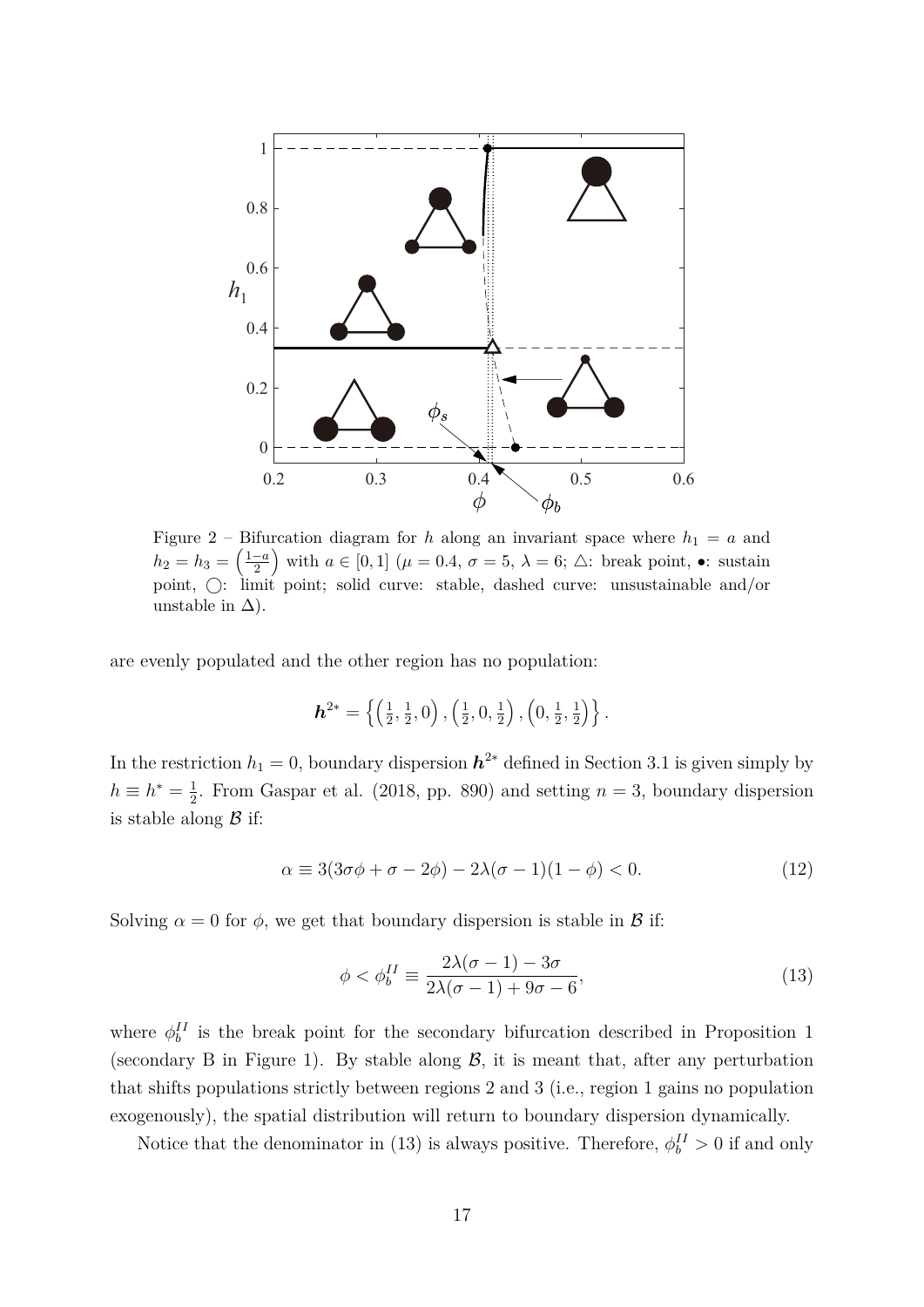if:

$$
\lambda > \lambda_b^{II} \equiv \frac{3\sigma}{2(\sigma - 1)}.
$$

Therefore, if  $\lambda$  is high enough, then  $\phi_b^{II} > 0$  and there exists  $\phi \in (0, \phi_b^{II})$  for which boundary dispersion is stable in  $\mathcal{B}^{16}$ . Note also that  $|2\lambda(\sigma-1)-3\sigma| < 2\lambda(\sigma-1)+9\sigma-6$ , which means that  $\phi_b^{II} < 1$ . We conclude that boundary dispersion interchanges stability in  $\mathcal{B}$  at  $\phi_b^{\{I\}}$  if  $\lambda > \lambda_b^{\{I\}}$ , which we assume henceforth. Thus, boundary dispersion undergoes a secondary bifurcation at  $\phi_b^{II}$ .

*Partial agglomeration* corresponds to spatial distributions  $h \in \mathcal{B}^*$  whereby one region has zero population and the other two have different positive populations:

$$
\boldsymbol{h}^{1*} = \left\{ \left( \frac{1}{2} + a, \frac{1}{2} - a, 0 \right), \left( \frac{1}{2} - a, 0, \frac{1}{2} + a \right), \left( 0, \frac{1}{2} + a, \frac{1}{2} - a \right) \right\},\
$$

and  $a \in \left(\frac{1}{2}\right)$  $(\frac{1}{2}, 1)$ . In the restriction  $h_1 = 0$ , the asymmetric boundary equilibrium  $h^{1*}$ defined in Section 3.1 is given by  $h \equiv h^* \in (0,1)$ . From (1), one can easily check that  $h^{1*}$ is an equilibrium if and only if  $V_2 = V_3$ , where:

$$
V_2(h) = \frac{\mu}{\sigma} \left[ \frac{h + \frac{\lambda}{3}}{\phi + (1 - \phi)h} + \phi \frac{\frac{\lambda}{3} + 1 - h}{\phi + (1 - \phi)(1 - h)} + \frac{\lambda}{3} \right] + \frac{\mu}{\sigma - 1} \ln \left[ \phi + (1 - \phi)h \right] + \eta, \tag{14}
$$

and:

$$
V_3(h) = \frac{\mu}{\sigma} \left[ \phi \frac{h + \frac{\lambda}{3}}{\phi + (1 - \phi)h} + \frac{\frac{\lambda}{3} + 1 - h}{\phi + (1 - \phi)(1 - h)} + \frac{\lambda}{3} \right] + \frac{\mu}{\sigma - 1} \ln\left[1 - h(1 - \phi)\right] + \eta. \tag{15}
$$

Due to symmetry, we can focus on the case where region 2 has more population than region 3, i.e.,  $h \in \left(\frac{1}{2}\right)$  $(\frac{1}{2}, 1)$ . We have the following result regarding existence and uniqueness of asymmetric boundary equilibria.

**Proposition 5.** *There exists at most one partial agglomeration*  $h \equiv h^* \in \left(\frac{1}{2}\right)$  $\frac{1}{2}, 1$ .

*Proof.* See Appendix B.

Figure 3 illustrates the existence of partial agglomeration  $h^* \in \left\{ \left(0, \frac{1}{2}\right)$  $\frac{1}{2}$   $\cup$   $\left(\frac{1}{2}\right)$  $\left\{\frac{1}{2}, 1\right\}$  by plotting  $F(h) \equiv V_2(h) - V_3(h)$  for a set of parameter values.<sup>17</sup>

We now investigate whether the sustain point of III defined in Section 3.3 exists, i.e., a freeness of trade  $\phi \equiv \phi_s^{III} \in (0, 1)$ , such that the eigenvalue associated with the eigenvector

 $\Box$ 

<sup>&</sup>lt;sup>16</sup>Notice that since  $\lambda_b^{II} > \sigma/(\sigma - 1)$ , we have  $\phi_b^{II} < 0$  if the no black-hole condition is not satisfied. In other words, if dispersion is unstable for all  $\phi \in (0,1)$ , then boundary dispersion is unstable in B for all  $\phi \in (0, 1)$  and no bifurcation occurs at  $\phi_b^{II}$ .

<sup>&</sup>lt;sup>17</sup>By symmetry, along  $\beta$  if an asymmetric boundary equilibrium exists it consists of two symmetric points around  $h = 1/2$ , i.e.,  $h^* \in \left\{ (0 + a, \frac{1}{2} - a) \cup (\frac{1}{2} + a, 1 - a) \right\}$ , with  $a \in (0, 1)$ .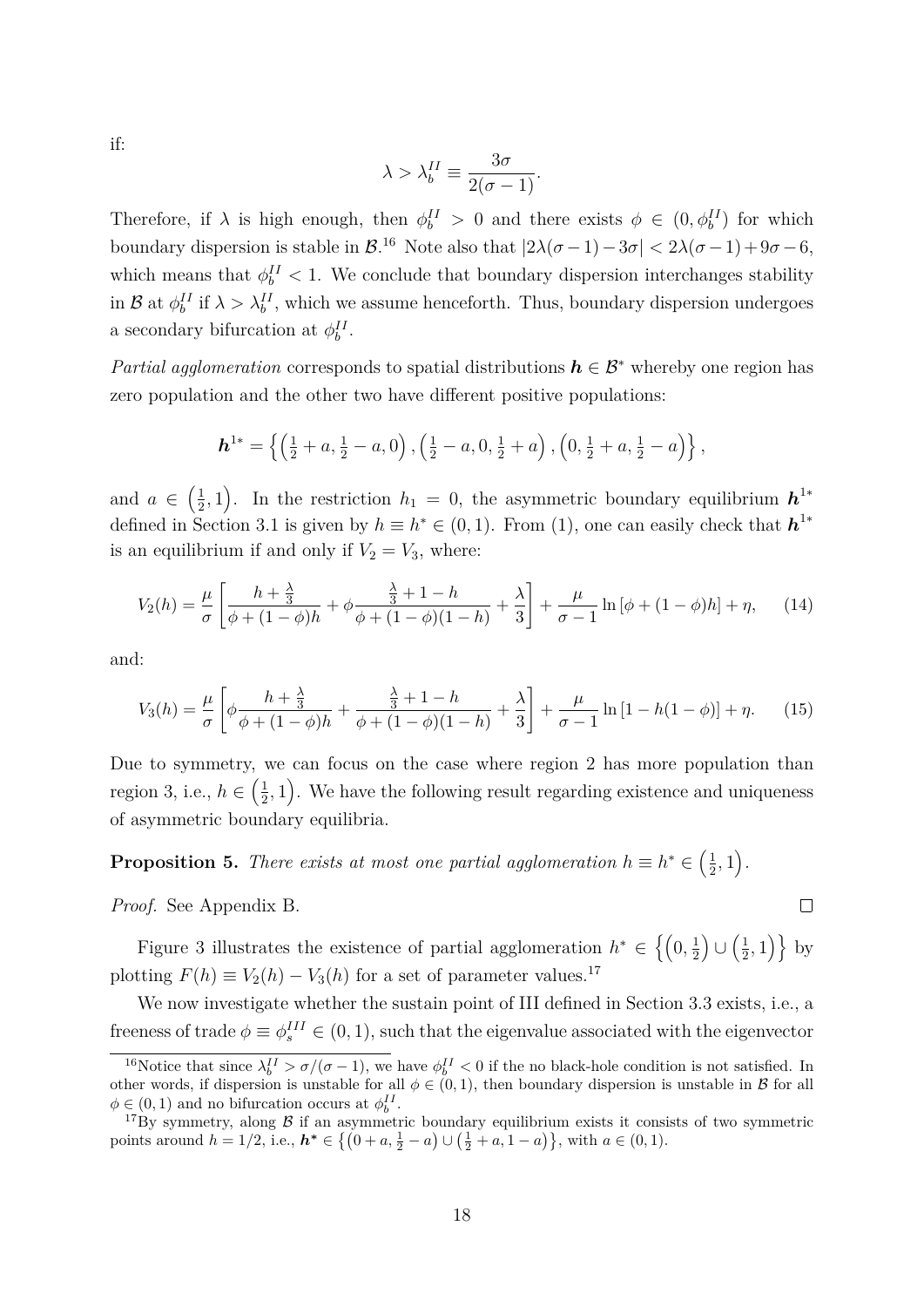

Figure 3 – Existence of asymmetric boundary equilibria. We plot  $F(h)$  with parameter values  $(\sigma, \phi, \lambda) = (4, 0.25, 4)$ .

 $\begin{bmatrix} 0 & 1 \end{bmatrix}^T$  of the Jacobian matrix of (1) evaluated at  $h^* \in \left\{ \left(0, \frac{1}{2}, \frac{1}{2}, \frac{1}{2}, \ldots, \frac{1}{n}\right) \right\}$  $\frac{1}{2}$   $\cup$   $\left(\frac{1}{2}\right)$  $\left\{\frac{1}{2}, 1\right\}$  changes sign for some  $\phi \in (0,1)$ . The sustain point must thus satisfy the following condition:<sup>18</sup>

$$
V_1(h^*) = \bar{V}(h^*) \equiv hV_2 + (1 - h)V_3.
$$
\n(16)

 $\Box$ 

Condition (16) determines the possibility in the change of stability of partial agglomeration in the direction that is orthogonal to the invariant boundary  $\beta$ . We have the following result regarding local stability of partial agglomeration and the possibility of a sustain point of kind III described in Section 3.3.

**Proposition 6.** *No sustain point exists for any partial agglomeration h* 1∗ *, which is locally unstable in* ∆*.*

*Proof.* See Appendix B.

From this Proposition, it follows that there exists no sustain point such that the state of partial agglomeration engenders the state of partial agglomeration. Moreover, any partial agglomeration  $h^* \in \left\{ \left(0, \frac{1}{2}\right)$  $\frac{1}{2}$   $\bigcup$   $\left(\frac{1}{2}\right)$  $(\frac{1}{2},1)$ } is locally unstable in  $\Delta$ . However, it is stable along the invariant boundary  $\beta$  when it exists. In this case, the economy will always converge asymptotically to partial agglomeration after exogenous perturbations that shift population solely between populated regions. The only way to exit to an interior solution is if the empty region gains population exogenously (i.e., the system must jump to a direction other than  $\mathcal{B}$ ).

We further investigate the type of secondary bifurcation from boundary dispersion *h* 2∗ that leads to partial agglomeration  $h^{1*}$ . The next result analytically defines the precise qualitative behaviour of equilibria along the boundary.

<sup>18</sup>If exogenous migration to region 1 occurs, it will go back to zero population (continue to increase) if the equality sign is changed to  $\langle \langle \rangle$  ( $\langle \rangle$ ):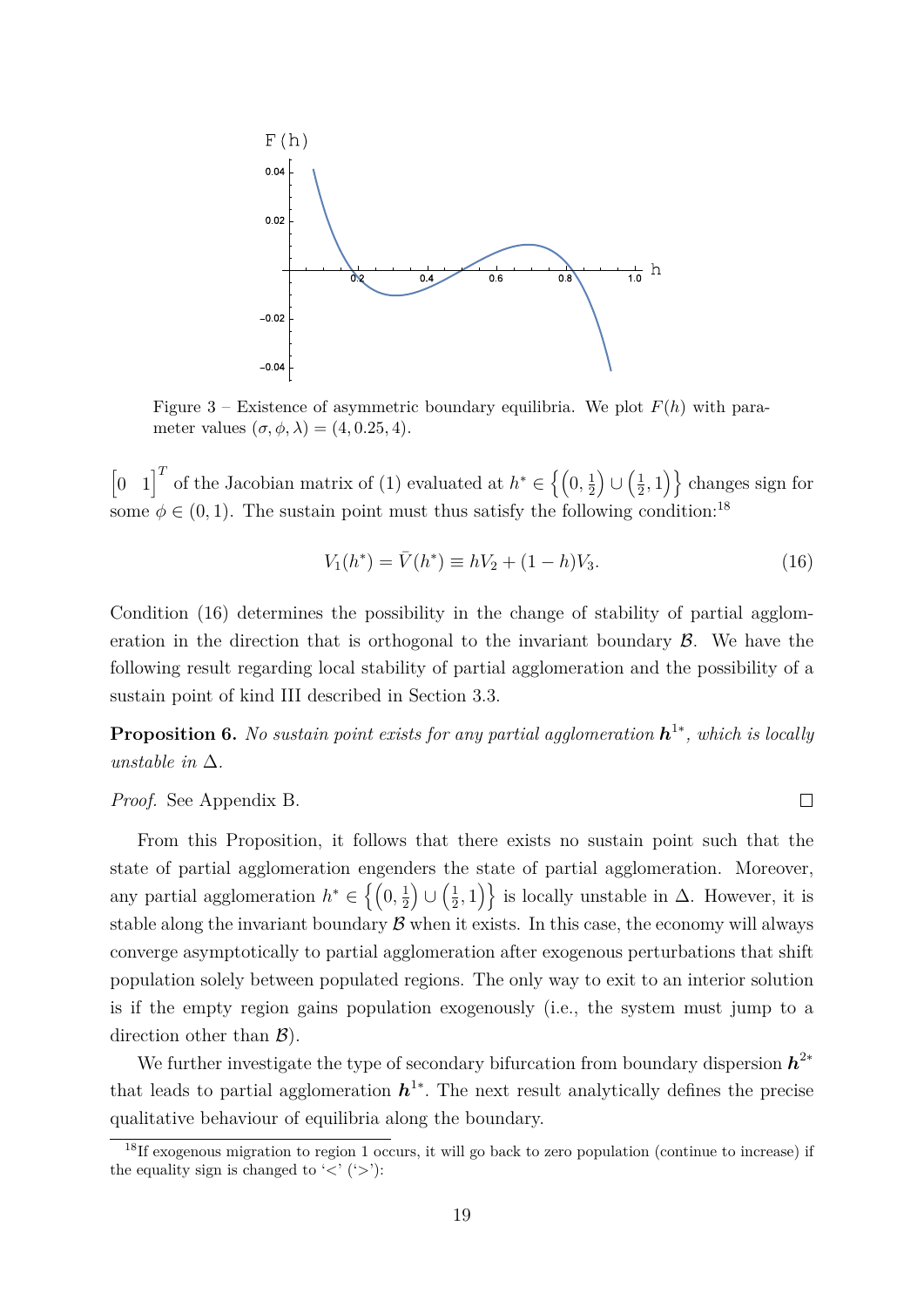**Proposition 7.** *As φ increases, boundary dispersion undergoes a supercritical pitchfork bifurcation at*  $\phi_b^H$ . Before the bifurcation, boundary dispersion is stable along the boundary. *After the bifurcation, partial agglomeration with two differently populated regions exists and is stable along the boundary. This state eventually encounters a sustain point*  $\phi_s \in$ (0*,* 1) *that leads to the state of agglomeration which is stable there in after.*

*Proof.* See Appendix B.

 $\Box$ 

The implications from Proposition 3 are illustrated in Figure 4, which depicts the bifurcation diagram along  $\beta$  as  $\phi$  increases. Parameter values are  $\mu = 0.4$ ,  $\lambda = 1$ , and  $\sigma = 5.^{19}$ 



Figure 4 – Bifurcation diagram for  $h \in \mathcal{B}$  ( $\mu = 0.4$ ,  $\sigma = 5$ ,  $\lambda = 6$ ;  $\triangle$ : break point,  $\bullet$ : sustain point,  $\bigcirc$ : limit point; solid curve: stable, dashed curve: unsustainable and/or unstable in  $\Delta$ ).

When  $\phi < \phi_b^H$ , boundary dispersion is stable in  $\mathcal{B}$  (but a saddle in  $\Delta$ ).<sup>20</sup> Once  $\phi > \phi_b^H$ , boundary dispersion becomes unstable along  $\beta$  and undergoes the secondary bifurcation B in Figure 1 that leads to partial agglomeration. Two asymmetric boundary equilibria  $(h_{-}^{*}, h_{+}^{*}) = (\frac{1}{2} + \alpha, \frac{1}{2} - \alpha)$  for  $\alpha \in (0, \frac{1}{2})$  $(\frac{1}{2})$ , stable along  $\beta$  (but locally unstable), emerge and become more asymmetric (i.e.,  $\alpha$  increases) as  $\phi$  increases further. Agglomeration

 $19$ The results are robust under a wider range of parameter values.

<sup>&</sup>lt;sup>20</sup>We know this because it is locally unstable as shown by Gaspar et al.  $(2018,$  Theorem 1 pp. 873) for  $n \geq 3$  regions, and because of Proposition 2.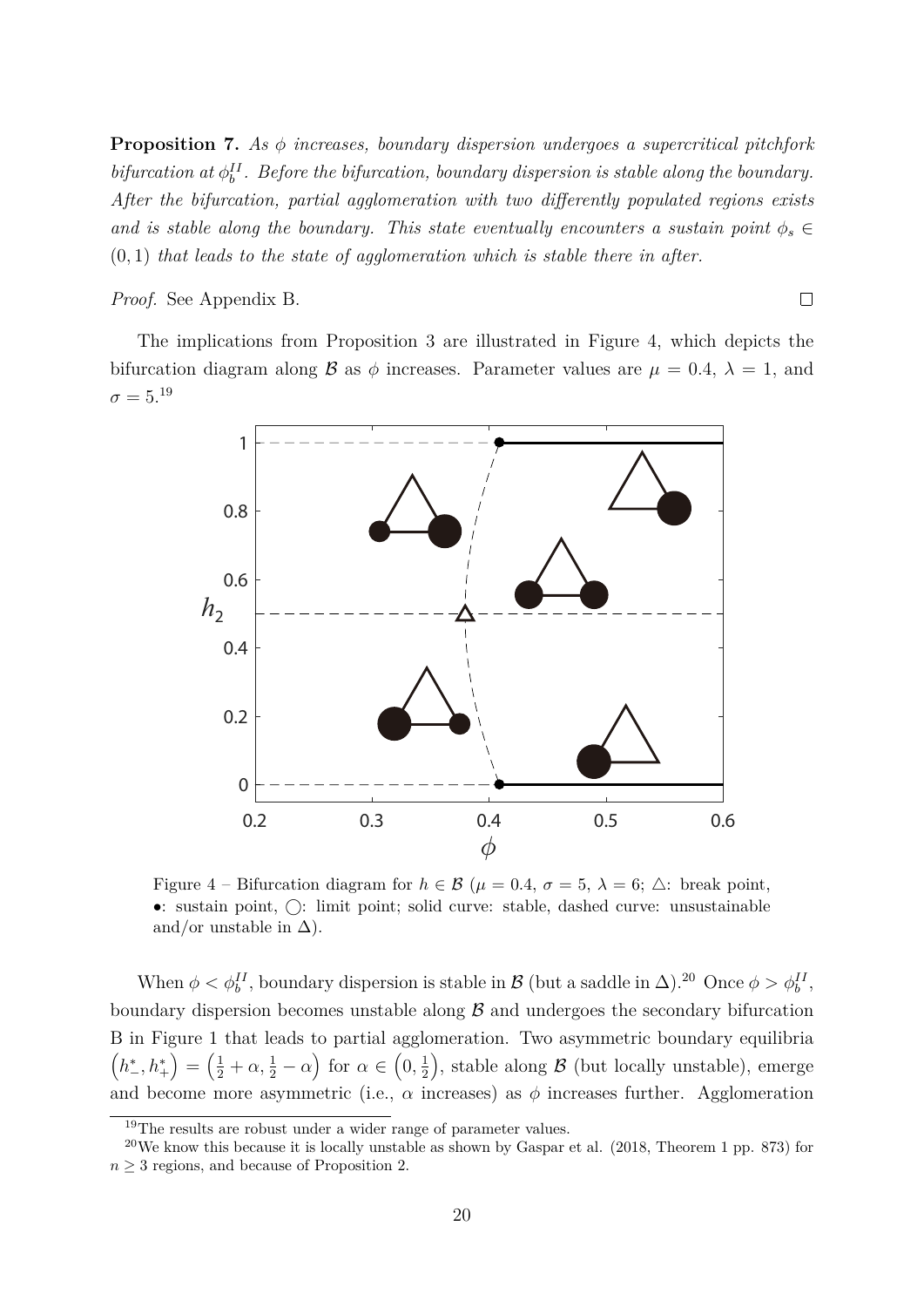$h^* = \{1, 0\}$  is unstable during this process. Finally, once  $\phi > \phi_s$ , boundary equilibria coalesce into agglomeration and the latter becomes stable. Asymmetric boundary equilibria are stable in  $\mathcal{B}$  if  $\phi_b^{\{I\}} < \phi < \phi_s$ , where  $\phi_s$  is the sustain point above which agglomeration becomes stable.

We conclude that, along the boundary, asymmetric boundary dispersion is always stable when it exists. We have also shown that an asymmetric boundary equilibrium  $h \in (0,1)$  cannot encounter a level for the freeness of trade that leads to the state of asymmetric interior equilibria. Finally, note that any agglomeration configuration is a limit point of an interior space  $\mathcal I$  and a boundary  $\mathcal B$ , and connects both spaces because it lies on a vertex of ∆. Continuity of (1) in *h* thus establishes that the sustain points I and IV defined in Section 3.3 coincide and are given by  $\phi \equiv \phi_s \in (0,1)$  given by:<sup>21</sup>

$$
\frac{(1-\phi_s)\left[\lambda(1-\phi_s)-3\phi_s\right]}{3\sigma\phi_s} - \frac{\ln\phi_s}{\sigma-1} = 0.
$$

#### **4.4 Accessibility to asymmetric equilibrium**

We discuss the accessibility to an asymmetric equilibrium with all differently populated regions for the PF model. We have the following Proposition showing that such an equilibrium is not connected to equilibria of other types even if it exists. Its existence is not guaranteed and is quite doubtful.

**Proposition 8.** *Asymmetric equilibria for the PF model are aloof equilibria that are not connected to equilibria of other types.*

*Proof.* There are two routes to arrive at an asymmetric equilibrium: the secondary bifurcation B and the sustain point III. There two routes are denied by the discussion above  $\Box$ (Propositions 3 and 6).

If an asymmetric equilibrium exists and is stable, it continues to be stable and asymmetric until reaching a limit point (maximum or minimum point) of the freeness of trade. Beyond this point, the system becomes unstable and may jump to some other stable equilibrium dynamically.

<sup>&</sup>lt;sup>21</sup>See (18) in Proof of Proposition 5.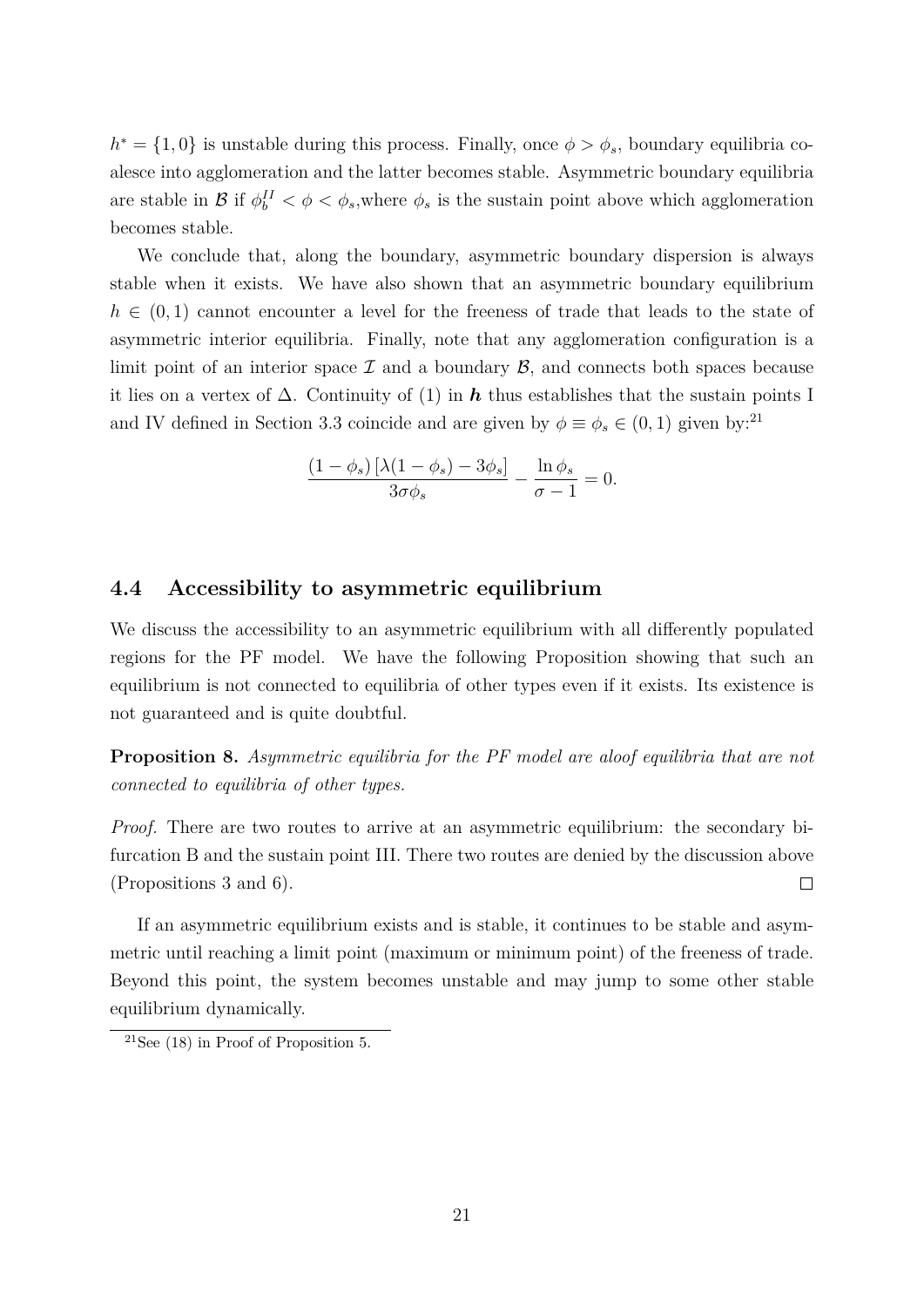# **4.5 General Bifurcation mechanism and agglomeration patterns: the whole picture**

The analyses conducted in the previous sections now allow us to provide a complete gallery of the spatial patterns in the PF model for three regions that collects the results from previous sections. Figure 5 illustrates the general bifurcation diagram for the 3-region model, where  $h = h_{max}$  corresponds to the mobile agents in the region with the largest population.

Total dispersion is the only stable equilibrium when the trade freeness  $\phi$  is low, and encounters the break point A when  $\phi$  increases. From this point, there emerge a pair of branches for two partial dispersion states; an unstable large partial dispersion develops into a boundary dispersion at the sustain point B, and an unstable small partial dispersion becomes stable at the limit point C and develops into agglomeration at the sustain point D. In addition, there is a curve DE of asymmetric boundary equilibria (partial agglomeration) connecting agglomeration and boundary dispersion.



Figure 5 – Bifurcation diagram for  $h = h_{max}$ , where  $h_{max}$  corresponds to the region with largest population  $(\mu = 0.4, \sigma = 5, \lambda = 6; \triangle$ : break point,  $\bullet$ : sustain point,  $\bigcirc$ : limit point; solid curve: stable, dashed curve: unsustainable and/or unstable in  $\Delta$ ).

Notice that the break-point  $\phi_b^H$  for boundary dispersion appears to lie to the left of the break-point  $\phi_b$  for total dispersion. Comparing (11) with (13), it can easily be shown that  $\phi_b > \phi_b^H$ . Therefore, if symmetric dispersion is unstable  $(\phi > \phi_b)$ , boundary dispersion is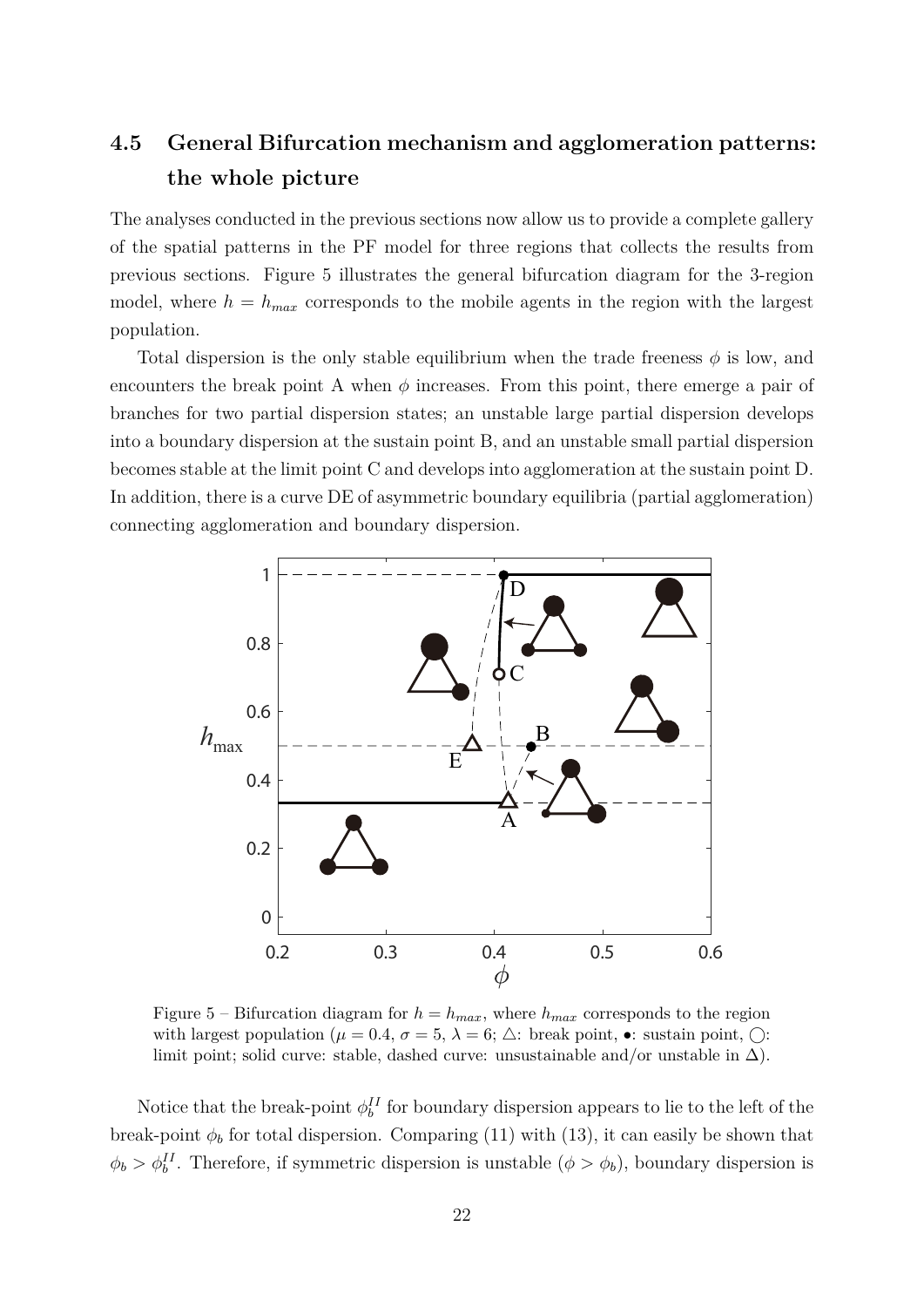also unstable in B*.*

We have seen that, after the bifurcation in the state of total dispersion that gives rise to two branches of partial dispersion, no sustain point exists, and therefore no secondary bifurcation will lead to the emergence of interior equilibria with three different regions. Moreover, no sustain point exists that preserves population in three different regions if partial dispersion is perturbed in the direction that populates the empty region. Moreover, depending on the freeness of trade, we find that only total dispersion (low  $\phi$ ), partial dispersion (intermediate  $\phi$ ), or agglomeration (high  $\phi$ ) can be locally stable in  $\Delta$ . We summarize our results and main contributions in the following Theorem.

**Theorem 1.** *The only connected spatial equilibria in the PF model are agglomeration, partial dispersion, total dispersion, boundary dispersion and partial agglomeration. Only three of them are possibly locally stable: (i) full agglomeration for high enough economic integration; (i) partial dispersion for intermediate economic integration; and (iii) symmetric dispersion for low economic integration. If the economy starts at a spatial configuration with*  $h_1 > h_2 > h_3 > 0$ , *it will remain completely asymmetric and the ordering between region sizes will be preserved for any level of economic integration.*

We recall that from the set of possible spatial distributions described in Theorem 1, it is possible that two sets of different types of equilibria are simultaneously stable for some intermediate ranges of regional integration, namely: (i) full agglomeration and symmetric dispersion; or (ii) partial dispersion and symmetric dispersion. Therefore there are two types of locational hysteresis. The former is possible if inter-regional mobility is low, and the latter if it is high (Gaspar et al., 2018). In either case, an increase in integration above  $\phi_b$  will lead to a discontinuous jump towards a small partial dispersion state with a significantly populated region.

## **5 Concluding remarks**

This paper has provided a much more complete analytical description of all spatial patterns of three equidistant regions. Possible courses of the progress of spatial agglomeration presented herein would be insightful in the study of agglomeration. For instance, the knowledge of the possible bifurcations that lead to changes in agglomeration patterns could be extended to other well-known NEG models.

The more natural candidates are the earlier NEG models with only global agglomeration forces (Akamatsu et al., 2017),<sup>22</sup> such as the original CP model by Krugman (1991)

<sup>&</sup>lt;sup>22</sup>The distinction between global and local dispersion forces is that the former act between regions and are dependent on the distance structure, whereas the latter act within regions and are independent of the distance structure. See Akamatsu et al. (2017) for more details.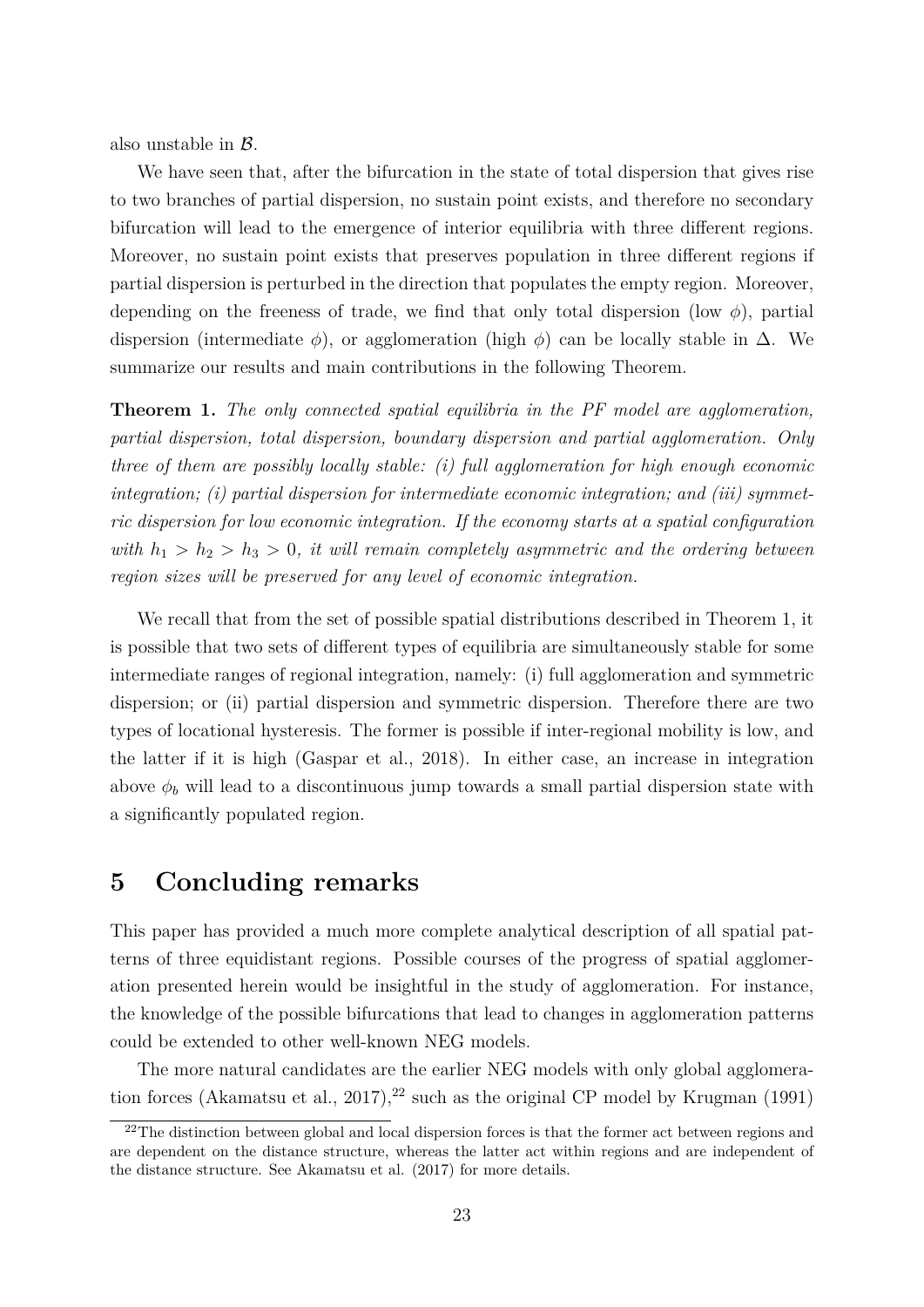and similar ones: the modified version with land instead of immobile workers by Puga (1999), the FE model by Forslid and Ottaviano (2003) or its logarithmic upper-tier utility version developed by Ottaviano (2001), or the quasi-linear upper tier utility setting with quadratic utility over manufactured goods and additive transport costs as in Ottaviano et al.  $(2002)$ <sup>23</sup> Examples of well established NEG models in the literature with local agglomeration/dispersion forces also worth exploring in a three-region equidistant context are for instance Helpman (1998), Murata and Thisse (2005), Redding and Sturm (2008) and Allen and Arkolakis (2015). Finally, a number of more complex models with both global and local agglomeration/dispersion forces are e.g. Tabuchi (1998) or Pflüger and Südekum (2008).

This paper is also an important step towards the study of NEG in an equidistant economy with an arbitrary number of regions. Bifurcation mechanisms and stability of spatial patterns for multi-regional equidistant economies have been studied by Aizawa et al. (2019), who show complicated networks of bifurcating equilibrium curves that connect several invariant equilibria (i.e., equilibria that are preserved for any values of the freeness of trade). For instance, our results of stable small partial agglomeration provide an analytical confirmation of the theoretically possible star-like pattern (Prop. 8, pp. 11) for the PF model. Merging this knowledge with further applications from NEG models in the guise of those previously mentioned would certainly provide further insights on the complex spatial agglomeration patterns that may arise in a multi-regional economy.

# **References**

- Ago, T., Isono, I, Tabuchi, T. (2006). Locational disadvantage of the hub. *Annals of Regional Science* 40(4), 819–848.
- Aizawa, H., Ikeda, K., Osawa, M., Gaspar, J. (2019). Bifurcation mechanism and stability of equidistant economy. Preprint.
- Akamatsu, T., Mori, T., Osawa, M., & Takayama, Y. (2017). Spatial scale of agglomeration and dispersion: Theoretical foundations and empirical implications. *MPRA Paper No. 80689.*
- Allen, T., Arkolakis, C. (2014). Trade and the Topography of the Spatial Economy. *The Quarterly Journal of Economics*, 129 (3), 1085-1140.

 $^{23}$ As the latter's analytical possibilities largely outweigh the formers' (Picard and Tabuchi, 2010), it could potentially allow for further insights on the (in)existence of completely asymmetric equilibria.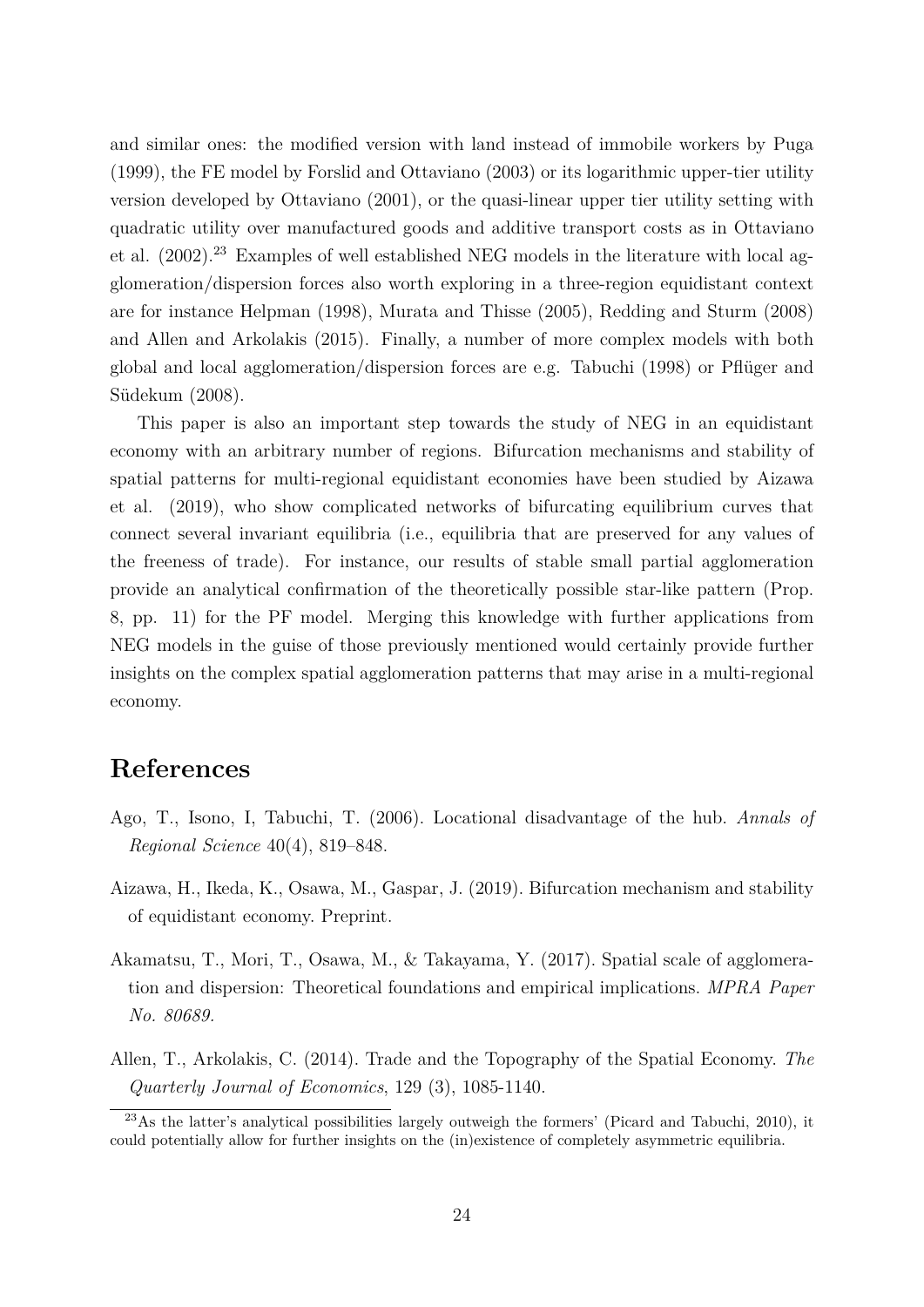- Baldwin, R., Forslid, R., Martin, P., Ottaviano, G., Robert-Nicoud, F. (2004). *Economic Geography and Public Policy*. Princeton University Press.
- Castro, S.B.S.D., Correia-da-Silva, J., Mossay, P. (2012). The Core-Periphery model with three regions and more. *Papers in Regional Science*, 91 (2), 401-418.
- Commendatore, P., Kubin, I., Sushko, I. (2015). Typical bifurcation scenario in a three region identical new economic geography model. *Mathematics and Computers in Simulation*, 108, 63-80.
- Elmhirst, T. (2004). S*<sup>N</sup>* -equivariant symmetry-breaking bifurcations. *International Journal of Bifurcation and Chaos*. 14(03), 1017-1036.
- Forslid, R., Ottaviano, G. (2003). An Analytically Solvable Core-Periphery Model. *Journal of Economic Geography*, 3, 229-240.
- Fujita, M., Krugman, P., Venables, A. (1999). *The Spatial Economy: Cities, Regions and International Trade*, Cambridge, MA: MIT Press.
- Gaspar, J. M., Castro, S. B. and Correia-da-Silva, J. (2018). Agglomeration patterns in a multi-regional economy without income effects. *Economic Theory*, 66 (4), 863-899.
- Gaspar, J. M, Castro, S.B.S.D., Correia-da-Silva, J. (2019). The Footloose Entrepreneur model with a finite number of equidistant regions", *International Journal of Economic Theory*, 1-27, forthcoming.
- Guckenheimer, J., Holmes, P. (2002). *Nonlinear Oscillations, Dynamical Systems, and Bifurcations of Vector Fields*. Springer, Berlin.
- Helpman, E. (1998). The size of regions, in: Pines, D., Zilcha, I., *Topics in Public Economics*, Cambridge University Press.
- Ikeda, K., Akamatsu, T. and Kono, T. (2012). Spatial period-doubling agglomeration of a core-periphery model with a system of cities. *Journal of Economic Dynamics & Control*, 36, 754–778.
- Ikeda, K. and Murota, K. (2010). *Imperfect Bifurcation in Structures and Materials, 2nd Ed*., Springer-Verlag, New York.
- Krugman, P. (1991). "Increasing Returns and Economic Geography". *Journal of Political Economy*, 99 (3), 483-499.
- Krugman, P. (1993). First Nature, Second Nature and Metropolitan Location. *Journal of Regional Science*, 33, 129-44.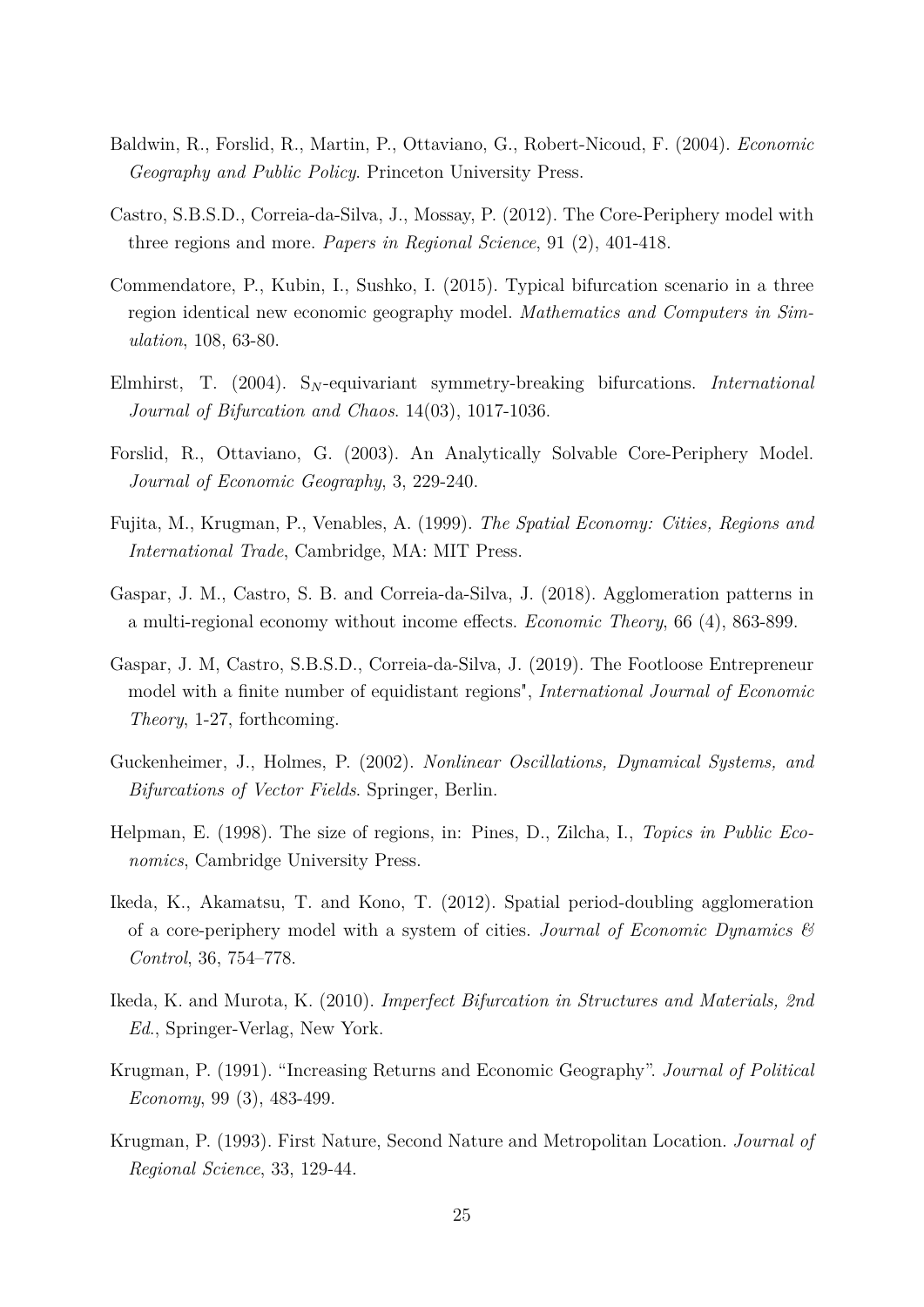- Murata, Y., Thisse, J.-F. (2005). A simple model of economic geography à la Helpman– Tabuchi. *Journal of Urban Economics*, 58 (1), 137-155.
- Ottaviano, G. I. (2001). Monopolistic competition, trade, and endogenous spatial fluctuations. *Regional Science and Urban Economics*, 31(1), 51-77.
- Ottaviano, G., Tabuchi, T., Thisse, J.-F. (2002). Agglomeration and Trade Revisited. *International Economic Review*, 43, 409-436.
- Pflüger, M. (2004). A simple, analytically solvable, Chamberlinian agglomeration model. *Regional Science and Urban Economics*, 34, 565–573.
- Pflüger, M., Südekum, J. (2008). Integration, agglomeration and welfare. *Journal of Urban Economics*, 63(2), 544-566.
- Picard, P. M., T. Tabuchi (2010). Self-organized agglomerations and transport costs. *Economic Theory,* 43 , 565–89
- Puga, D. (1999). The rise and fall of regional inequalities. *European Economic Review*, 1999, 43 (2), 303–334.
- Redding, S. J., Sturm, D. M. (2008). The costs of remoteness: Evidence from German division and reunification. *American Economic Review*, 98(5), 1766-97.
- Tabuchi, T. (1998). Urban agglomeration and dispersion: a synthesis of Alonso and Krugman. *Journal of Urban Economics*, 44(3), 333-351.
- Tabuchi, T., J.-F. Thisse, D. Z. Zeng (2005). On the number and size of cities. *Journal of Economic Geography,* 5 , 423–48.
- Zeng, D. Z., T. Uchikawa (2014). Ubiquitous inequality: the home market effect in a multicountry space. *Journal of Mathematical Economics,* 50 , 225–33.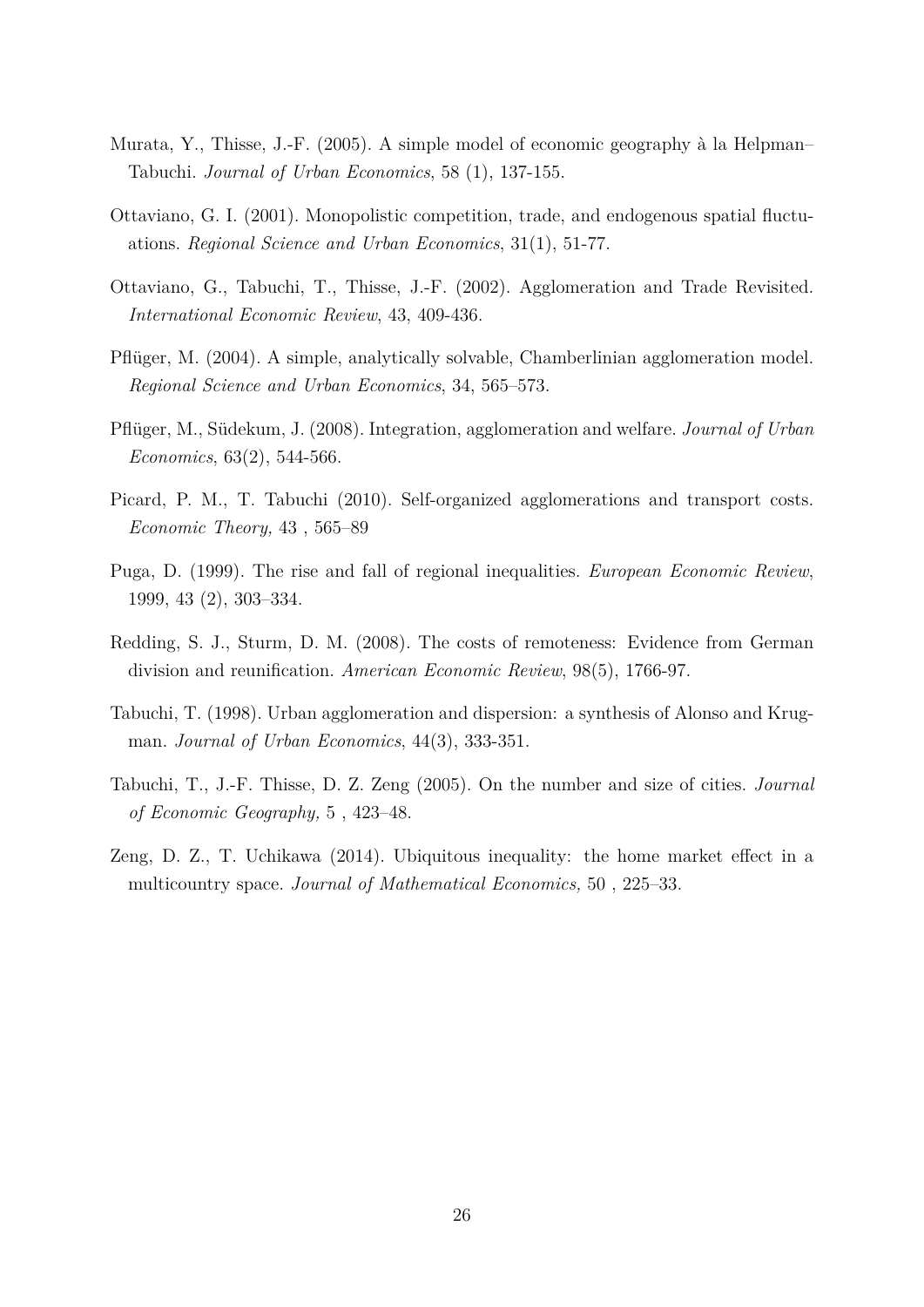# **Appendix A - Invariant spaces**

In this Appendix, we provide a description of the main properties regarding both interior invariant spaces and boundary invariant spaces for a symmetric equidistant *n*-region NEG model. We shall focus mainly on subspaces of  $\Delta$  that are one-dimensional.

### **A.1 Interior invariant spaces**

For simplicity, we shall refer only to interior spaces whereby  $k \in \{0, ..., n-1\}$  regions have a population *a* and the other  $n - k > 0$  regions have a population *b*, which can be defined as:

$$
\mathcal{I} = \left\{ \boldsymbol{h} \in \Delta : (\exists i \in N) \, (\exists j \in N) \left[ h_i \in (0,1) \,, h_j = \frac{1 - h_i k}{n - k}, i \neq j \right] \right\}.
$$

The set  $\mathcal I$  is invariant for the dynamics, i.e., any orbit passing through  $h_0 \in \mathcal I$  lies in  $\mathcal I^{24}$ . The subset of spatial interior equilibria contained in  $\mathcal I$  is described as:

$$
\mathcal{I}^* = \{ \mathbf{h} \in \mathcal{I} : f_i = 0, \forall i \in N \}.
$$

Each one-dimensional subspace  $\mathcal I$  can alternatively be described by  $(h, f(h)) = (h, \frac{1-hk}{n-k}),$ with  $h \in (0,1)$ . The equilibria in  $\mathcal{I}^*$  are classified as *total dispersion*, with  $k = 0$  such that  $h=\frac{1}{n}$  $\frac{1}{n}$ , and *partial dispersion* with  $k \in \{1, ..., n-1\}$ . For  $n = 3$ , the one-dimensional invariant subspace  $\mathcal{I}^*$  simplifies to  $(h, f(h)) = (h, \frac{1-h}{2})$  and the equilibria of total dispersion, large partial dispersion and small partial dispersion defined in Section 3.1 are contained in  $\mathcal{I}^*$ .

### **A.2 Boundary invariant spaces**

A boundary of  $\Delta$  is an invariant space whereby at least one region has no mobile agents. Such a set can be defined by:

$$
\mathcal{B} = \{ \mathbf{h} \in \Delta : (\exists K \subset N) [h_i = 0, \forall i \in K] \}.
$$

The set  $\beta$  is invariant for the dynamics, since, from (1), starting with  $h_i = 0$  implies  $\dot{h}_i = 0$  so that no orbit will leave the boundary. The subset of  $\mathcal{B}$  containing any boundary equilibria is given by:

$$
\mathcal{B}^* = \{ \mathbf{h} \in \mathcal{B} : f_i = 0, \forall i \in N \}.
$$

<sup>&</sup>lt;sup>24</sup>To see this, note that, from (1), we get  $\dot{h}_j = -\frac{k}{n}$  $\frac{k}{n-k}$  *h*<sup>i</sup> as required for *I* to be invariant under the action of the replicator dynamics.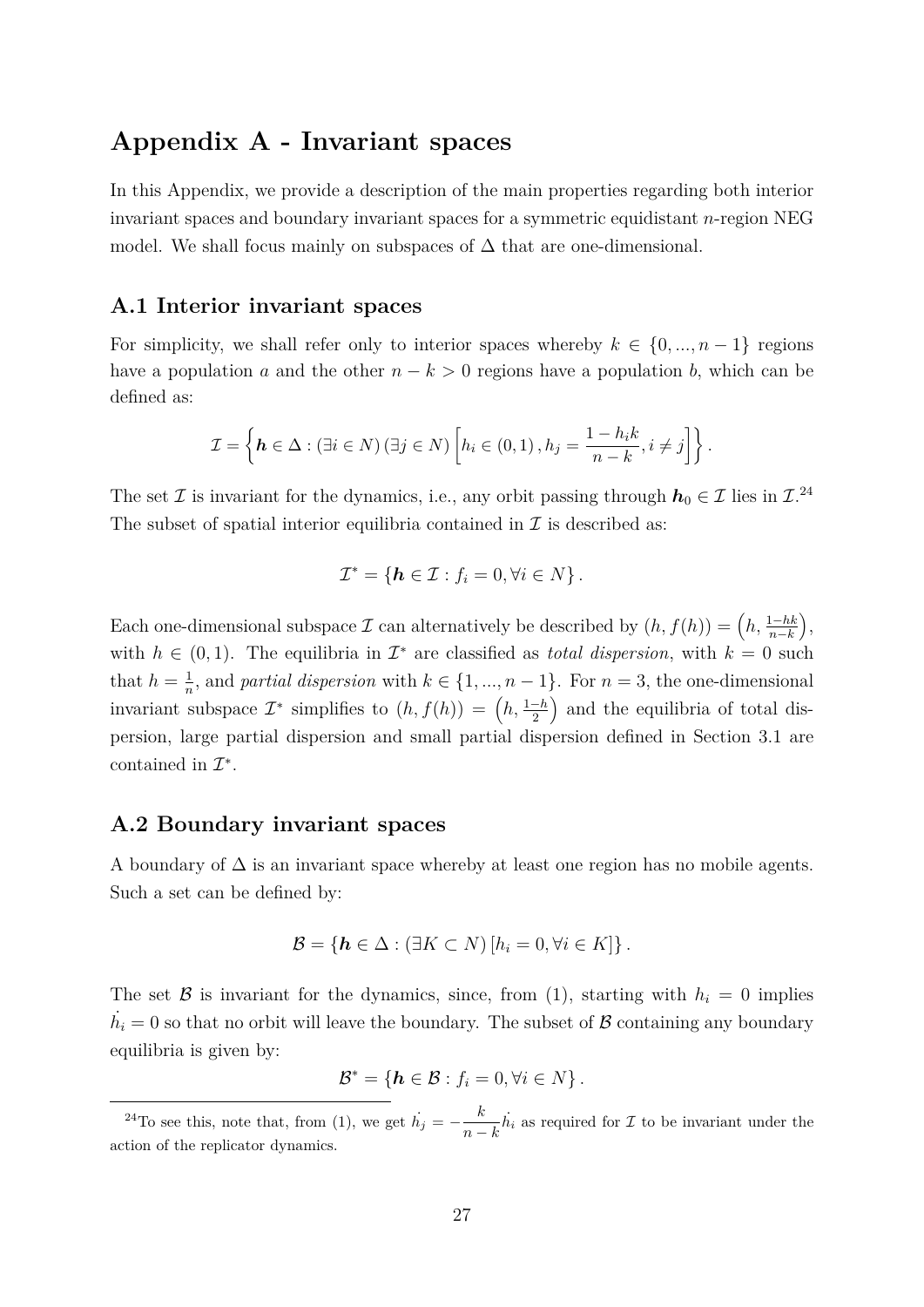Let us now focus on a boundary B such that there are  $k \in \{0, ..., n-1\}$  regions with zero population,  $m \in \{0, ..., n-1\}$  regions with  $h_i \in [0, 1]$  and  $n-k-m > 0$  regions with  $h_j =$ 1−*him*  $\frac{1-h_i m}{n-k-m}$ . Then B can be rewritten as the one-dimensional subspace  $(h, f(h)) = (h, \frac{1-hm}{n-k-m})$ . Equilibria in  $\mathcal{B}^*$  can be classified as follows. When  $h = 1$  (or  $h = 0$  and  $n - k - m = 1$ ), the equilibria in  $\mathcal{B}^*$  correspond to *agglomeration*. When  $m = \{2, ..., n-2\}$  and  $h = \frac{1}{n}$  $\frac{1}{m}$  (or  $h = 0$  and  $n - k - m > 1$ , agents are evenly dispersed among some of the regions and the equilibria in  $\mathcal{B}^*$  are called *boundary dispersion*. Otherwise, the equilibria in  $\mathcal{B}^*$  are called *asymmetric*. It is easy to notice that both boundary dispersion and asymmetric boundary equilibria require  $n \geq 3$ .

For  $n = 3$ , the one-dimensional subspace B simplifies to  $(h, f(h)) = (h, 1-h)$  and the equilibria of agglomeration, boundary dispersion and asymmetric boundary equilibria defined in Section 3.1 are contained in  $\mathcal{B}^*$ .

# **Appendix B**

This Appendix contains the most extensive and formal proofs of our analytical results regarging the PF model with 3 regions.

*Proof of Proposition* 5

The solution to  $V_2(h^*) = V_3(h^*)$ , using (14) and (15) yields:

$$
F \equiv \frac{(2h^* - 1)(1 - \phi)[\lambda(1 - \phi) - 3\phi]}{3\sigma [h^*(1 - \phi) - 1][h^*(1 - \phi) + \phi]} + \frac{1}{\sigma - 1} \ln \left[ \frac{\phi + (1 - \phi)h^*}{1 - h^*(1 - \phi)} \right] = 0.
$$
 (17)

We know that  $h^* = 1$  is always an equilibrium. Moreover,  $h^* = 1/2$  is always a solution to (17). We thus restrict our analysis to the open interval  $h \in \left(\frac{1}{2}\right)$  $(\frac{1}{2}, 1)$ . We have

$$
\frac{dF}{dh} = h^2(\phi - 1)^2 [2\lambda(\sigma - 1)(\phi - 1) + 3\sigma(\phi - 1) - 6\phi] ++ h(\phi - 1)^2 [-2\lambda(\sigma - 1)(\phi - 1) - 3\sigma(\phi - 1) + 6\phi] ++ \lambda(\sigma - 1) (\phi^3 - \phi^2 + \phi - 1) + 3\phi [\sigma (\phi^2 + \phi + 2) - \phi^2 - 1].
$$

The second derivative is given by:

$$
\frac{d^2F}{dh^2} = (2h-1)(\phi-1)^2(2\lambda(\sigma-1)(\phi-1) + 3\sigma(\phi-1) - 6\phi),
$$

which is negative if  $h > \frac{1}{2}$ . Therefore,  $F(h)$  is strictly concave for  $h \in \left(\frac{1}{2}\right)$  $(\frac{1}{2}, 1)$ . Thus, there exists at most one zero for  $h \in \left(\frac{1}{2}\right)$  $(\frac{1}{2}, 1)$ . Since  $F(h)$  is continuous and  $F\left(\frac{1}{2},\frac{1}{2}\right)$  $(\frac{1}{2}) = 0$ , a necessary and sufficient condition for  $F(h) = 0$  is that  $F'(\frac{1}{2})$  $\frac{1}{2}$  > 0 and  $F(h = 1) < 0$ . We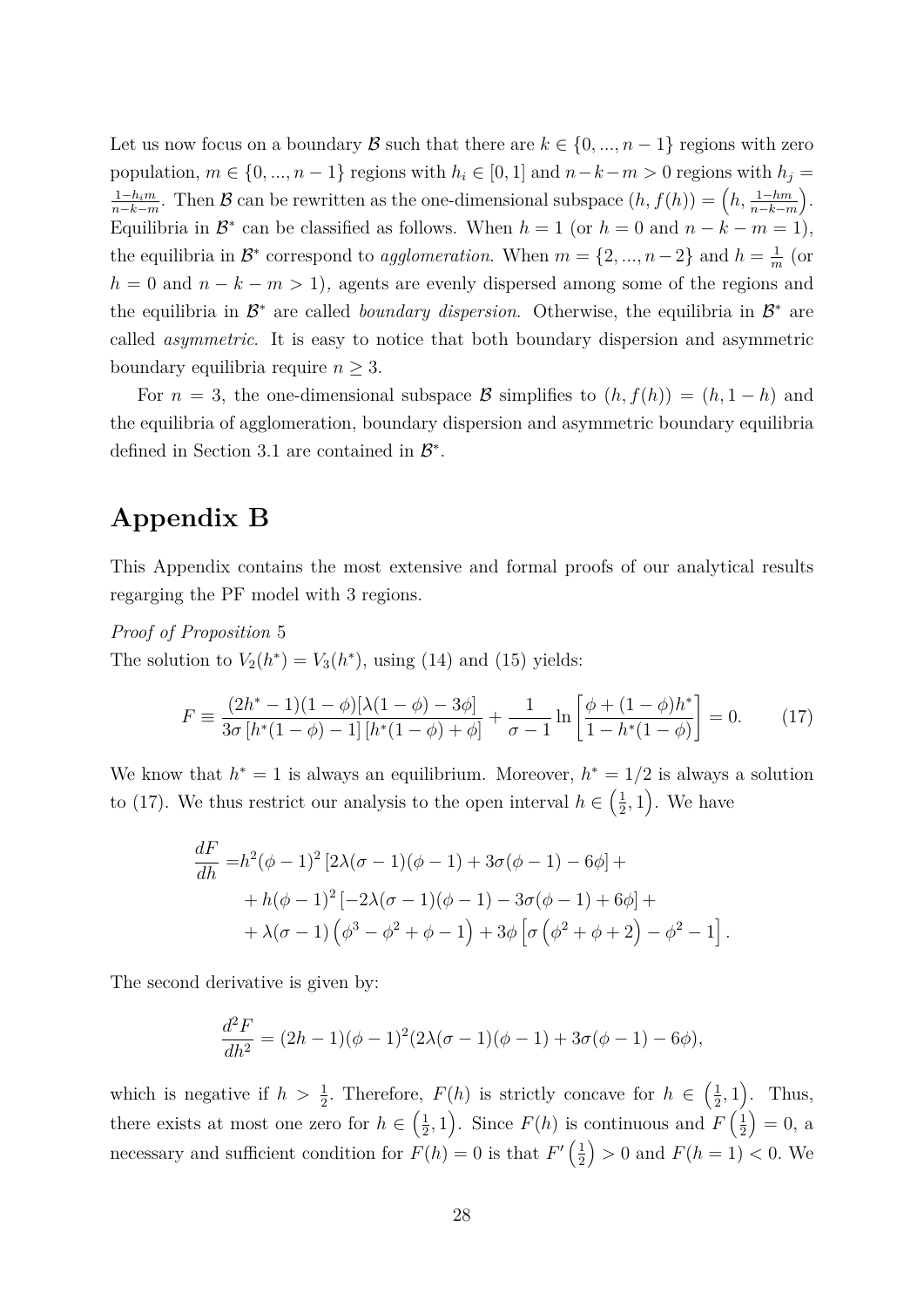have that  $F(h = 1) < 0$  if and only if:

$$
\frac{(1-\phi)\left[\lambda(1-\phi)-3\phi\right]}{3\sigma\phi} - \frac{\ln\phi}{\sigma-1} < 0,\tag{18}
$$

which yields:

$$
\lambda > \lambda_{-} \equiv \frac{3\phi [(\sigma - 1)(1 - \phi) - \sigma \ln \phi]}{(\sigma - 1)(\phi - 1)^2} > 0.
$$

We have  $F'(\frac{1}{2})$  $\left(\frac{1}{2}\right) > 0$  if and only if:

$$
2\lambda(\sigma - 1)(\phi - 1) + 3(3\sigma\phi + \sigma - 2\phi) > 0,
$$
\n(19)

which yields:

$$
\lambda < \lambda_+ \equiv \frac{3(3\sigma\phi + \sigma - 2\phi)}{2(\sigma - 1)(1 - \phi)},
$$

with  $\lambda_+ > 0$ . We have that:

$$
\lambda_{+} - \lambda_{-} = -\frac{3\sigma (\phi^2 - 2\phi \ln \phi - 1)}{2(\sigma - 1)(\phi - 1)^2} > 0.
$$

We conclude that a boundary equilibrium  $h^* \in \left(\frac{1}{2}\right)$  $(\frac{1}{2}, 1)$  exists if  $\lambda_{-} < \lambda < \lambda_{+}$  and  $\lambda > \lambda_{b}$ .  $\Box$ 

#### *Proof of Proposition* 6

Condition (16) determines the change in stability of asymmetric boundary equilibria in the orthogonal direction to the boundary  $\beta$ . Following a similar approach to Gaspar et al. (2018), existence of an asymmetric boundary equilibrium can be implicitly defined in terms of  $\lambda$ , using (17), as:

$$
\lambda = \lambda^* \equiv \frac{3}{(1-\phi)^2} \left\{ -\frac{\sigma \left[ h(1-\phi) - 1 \right] \left[ h(1-\phi) + \phi \right] \ln \left[ \frac{h(1-\phi) + \phi}{h(\phi-1)+1} \right]}{(2h-1)(\sigma-1)} + (1-\phi)\phi \right\},\,
$$

which is positive for all  $h \in (0, 1)$ . Evaluating (16) at  $\lambda = \lambda^*$ , we get:

$$
\Omega \equiv \left\{ (2h-1)\phi \left\{ \ln \phi - (1-h) \ln \left[ 1 - h(1-\phi) \right] - h \ln \left[ h(1-\phi) + \phi \right] \right\} - \left[ (1-h)h(3\phi - 1) - \phi \right] \ln \left[ \frac{h(1-\phi) + \phi}{1-h(1-\phi)} \right] \right\} \frac{1}{(2h-1)} < 0.
$$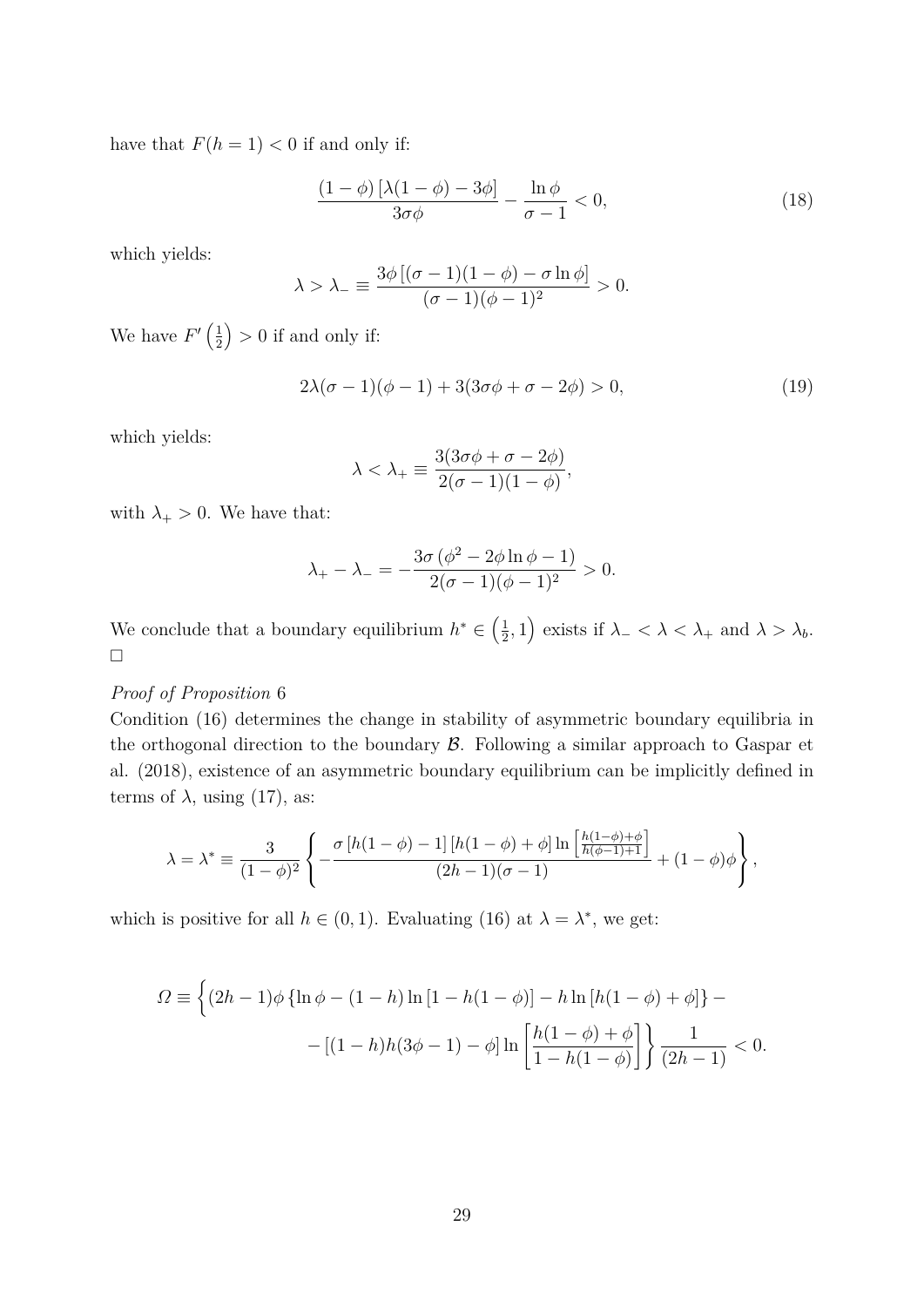One can easily check that:  $\Omega(h = 0) = \Omega(h = 1) = 0$ . We also have that:

$$
\frac{\partial^2 \Omega}{\partial h^2}(h) = \left( \frac{(2h-1)(1-\phi)\{1-\phi\}[4(1-h)h(1-\phi)-3]\}}{[h(1-\phi)-1]\,[h(1-\phi)+\phi]} + 2(\phi+1)\ln\left(\left[\frac{h(1-\phi)+\phi}{1-h(1-\phi)}\right]\right) \right) \frac{1}{(2h-1)^3},
$$

which is always negative for  $h \in [0,1]$ . Therefore,  $\Omega(h)$  is strictly concave and is thus positive for  $h \in (0, 1)$ , which means that no freeness of trade  $\phi \equiv \phi_s^{III} \in (0, 1)$  exists that satisfies (16) and thus the sustain point of kind III does not exist. Moreover, the fact that  $\Omega(h) > 0$  implies that asymmetric boundary equilibria are always locally unstable.  $\square$ 

#### *Proof of Proposition 7*

#### *Bifurcation at boundary dispersion*

Along the invariant boundary  $\mathcal{B}$ , we investigate the existence of a bifurcation occurring at boundary dispersion. We can use  $f_2(h)$  from (1) because  $f_2(h) : (0,1) \mapsto \mathbb{R}$ :

$$
f_2(h) = h \left[ V_1(h) - \bar{V}(h) \right]
$$
  
=  $h \left[ V_1(h) - hV_1(h) - (1 - h)V_3(h) \right] \iff$   

$$
f_2(h) = h(1 - h) \left[ V_1(h) - V_3(h) \right],
$$

where we have used the fact that  $h_1 = 0$  is constant regarding  $\frac{\partial f}{\partial h}(h)$ . We have the following results:

*(i).* (Non-hyperbolicity) We have  $\frac{\partial f}{\partial h}$   $\left(\frac{1}{2}\right)$  $(\frac{1}{2}; \phi_b) = 0$ . This condition is necessary for bifurcation to occur and is trivial given that solving  $\frac{\partial f}{\partial h}$   $\left(\frac{1}{2}\right)$  $(\frac{1}{2}; \phi_b) = 0$  yields the break-point  $\phi = \phi_b$ in (13).

*(ii).* We have  $\frac{\partial^2 f}{\partial h^2}$  $\frac{\partial^2 f}{\partial h^2}$   $\left(\frac{1}{2}\right)$  $\frac{1}{2}$ ;  $\phi_b$ ) = 0;  $\frac{\partial f}{\partial r}$   $\left(\frac{1}{2}\right)$  $(\frac{1}{2}; \phi_b) = 0;$  and

$$
\frac{\partial^2 f}{\partial \phi \partial h} \left( \frac{1}{2}; \phi_b \right) = \frac{\mu (2\sigma - 1)(2\lambda(\sigma - 1) + 9\sigma - 6)^2}{(2\lambda + 3)^2 (\sigma - 1)^3 \sigma} > 0.
$$

*(iii).* We have:

$$
\frac{\partial^3 f}{\partial h^3} \left( \frac{1}{2}; \phi_b \right) = -\frac{432\mu(2\sigma - 1)^3}{(2\lambda + 3)^3(\sigma - 1)^4} < 0.
$$

Conditions (i)-(iii) show that, along  $\mathcal{B}$ , the PF model with 3 regions undergoes a pitchfork bifurcation (see Guckenheimer and Holmes 2002; pp. 150). From (iii), we conclude that the pitchfork is supercritical.

#### *Existence and stability of asymmetric boundary equilibrium*

(Existence)*.* The LHS of (18) is the negative of the LHS for the condition for stability